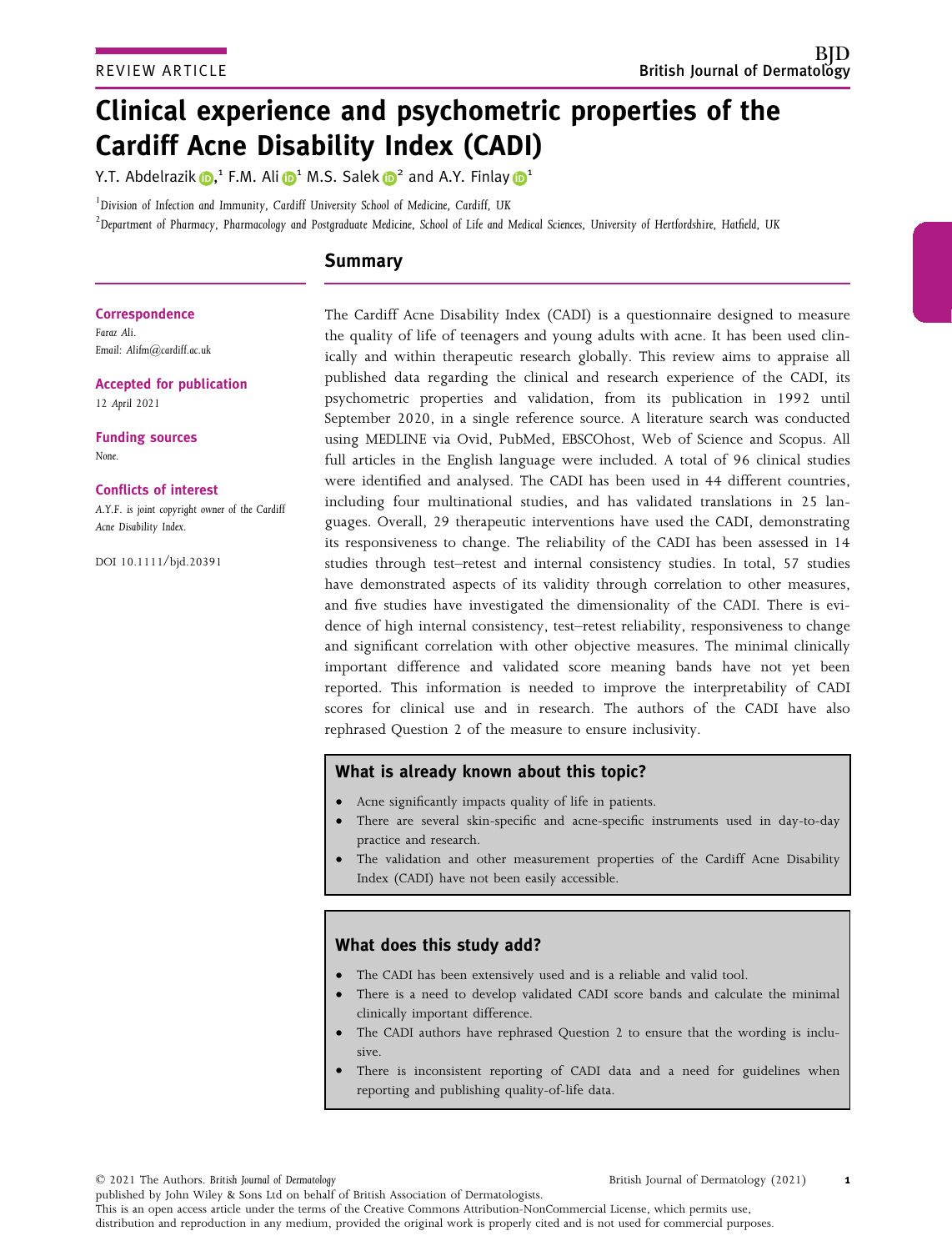## Introduction

Acne, with an estimated global prevalence of 938%, is an inflammatory condition primarily affecting the face and upper  $back<sup>1</sup>$  Patients are generally treated in primary care; however, those with severe disease or whose lives are adversely affected are often referred to secondary care where they frequently receive isotretinoin. Acne is most common during adolescence with an estimated prevalence of 35% to almost 100% at any one point. $<sup>1</sup>$ </sup>

Adolescence is a particularly challenging period owing to the significant biopsychosocial changes associated with individuals undergoing puberty, establishing relationships, developing persona and exploring their self-image within the adult world. There is a great need for clinicians to fully understand the extent of a patient's quality-of-life (QoL) impairment in order to inform treatment decisions. The Acne Disability Index  $(ADI)$ ,<sup>2</sup> from which the Cardiff Acne Disability Index (CADI) was developed, was the first to measure acne-specific QoL. As the ADI has never been used, to our knowledge, this review focuses on the CADI.

The CADI has been used worldwide in many settings. However, valuable information regarding its clinical use and psychometric properties is scattered across publications and there has been no previous attempt to collate and appraise this published data. It may be useful for researchers and clinicians who wish to assess the QoL impact of acne to have ready access to a one-stop source of all the known literature. This review aims to collate and consolidate the data, from the inception of the CADI in  $1992<sup>3</sup>$  to 2020, as a one-stop reference source. This review also aims to highlight both strengths and weaknesses of the CADI, providing a transparent reference source while also pointing to areas requiring further validation and identifying potential limitations of the CADI.

## The Cardiff Acne Disability Index

The CADI, $3$  developed in 1992 by Motley and Finlay, is a short questionnaire for use in teenagers and young adults with acne. The CADI consists of five items with each question answered on a 4-point Likert scale, scored from 0 to 3, resulting in a score range of 0 to 15. A higher score represents greater QoL impairment. Questions are based on the impact experienced over the previous month. Questions 1 and 2 assess the psychological and social consequences, Question 3 focuses on truncal acne, Question 4 addresses the patient's psychological state and Question 5 asks for the patient's assessment of their acne severity. The questions were created after identifying areas of greatest concern for patients with acne.<sup>2</sup>

## Methods

### Search strategy

A literature search was conducted from May to September 2020 using MEDLINE via Ovid, PubMed, EBSCOhost, Web of Science and Scopus to identify all studies that used the CADI from 1992 until September 2020. The search terms used in each database were 'Cardiff Acne Disability Index' or 'CADI' and 'acne'. Furthermore, all citations on Google Scholar of the original 1992 publication were reviewed to identify other studies and ensure none had been missed. Although this is not a systematic review, PRISMA guidelines were used in part to improve the robustness of this study. The inclusion criteria were full-text articles that were written in English. Publications only available as abstracts were excluded; however, citations were checked for further relevant studies. All articles that fulfilled the inclusion criteria were reviewed to identify clinical and psychometric aspects of the CADI. Y.T.A. screened the records and extracted the data. However, any ambiguity was discussed and resolved between all other coauthors. Data were recorded on Excel® (Microsoft, Redmond, WA, USA) for categorization and information analysis. The research process is shown in Figure S1 (see Supporting Information).

#### Data extraction

The psychometric data extracted included the following: dimensionality and factor structure, test–retest reliability, internal consistency reliability, validation against other measures, sensitivity to change, specificity compared with nonacne populations, translations, cross-cultural adaptations and any statistical test used. Furthermore, we extracted data on the interpretability and clinical meaningfulness of the CADI.

The clinical information extracted included the following: the primary aim of the study, study design and setting, country, language, therapeutic intervention, patient ages, sample size, mean/median CADI scores for both the patients and controls at baseline and postintervention, and any statistical test used. The translation certificates of the CADI on the Cardiff University Dermatology Quality of Life website were also analysed.<sup>4</sup> All data were cross-checked with the original articles to ensure accuracy.

## Results

A total of 96 publications fulfilled the inclusion criteria. However, three of these studies used the CADI without reporting data.<sup>5–7</sup> Studies using the CADI were published in  $> 65$  journals, most frequently in the Journal of the European Academy of Dermatology and Venerology (eight articles) and in Dermatology (six articles).

#### Psychometric data

#### Dimensionality and factor structure

A measure is unidimensional if there is one latent variable between the separate items.<sup>8</sup> Five studies $9-13$  analysed the dimensionality of the CADI through factor analysis. Four of these reported the CADI to have two factors $9-11,13$  (two of which identified the same two factors)<sup>9,13</sup> and one study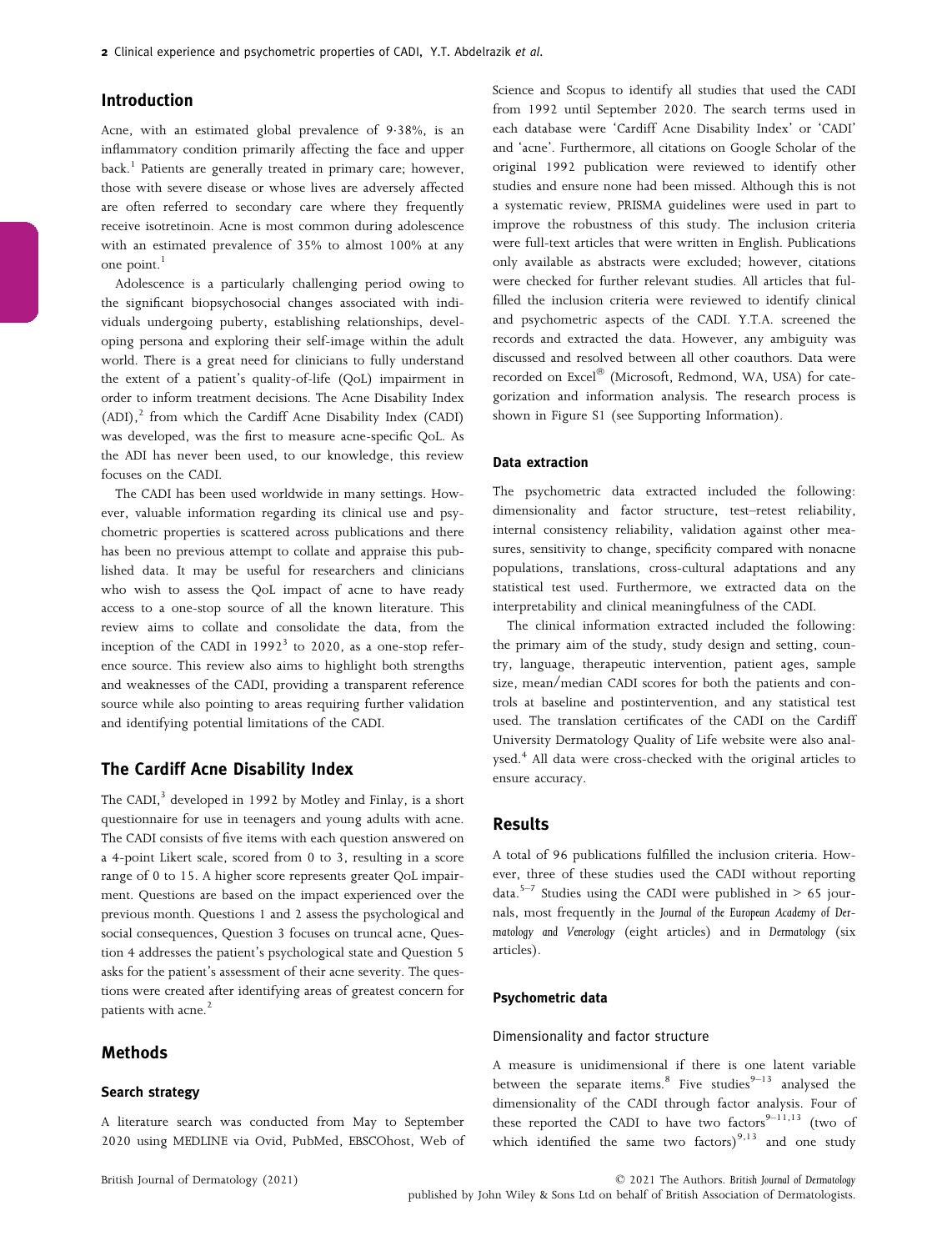reported the CADI to have one factor (Table S1; see Supporting Information).<sup>12</sup> The two studies<sup>9,13</sup> reported that the first dimension comprised three items addressing emotional wellbeing and the second dimension comprised the two items addressing the social impact of acne.

## Test–retest and internal consistency reliability

Test–retest reliability ensures that a scale has a low random measurement error. If the acne severity has not changed over time, CADI scores should not change.<sup>14,15</sup> The test–retest reliability of the CADI was assessed in six studies. Two studies reported Spearman's rank correlation ( $r_s = 0.98^{16}$  and  $r_s =$ 0.80);<sup>17</sup> two studies reported Pearson's correlation  $(r = 0.40^{18} \text{ and } r = 0.90).$ <sup>19</sup> Four studies<sup>9,17,19,20</sup> showed intraclass correlation coefficients (ICCs) ranging from  $0.78^{17}$ to  $0.97$ ,<sup>20</sup> demonstrating high test–retest reliability (Table 1). As the level of measurement of such data is ordinal, it would be more appropriate to employ Spearman's rank correlation coefficient  $(r<sub>s</sub>)$  rather than Pearson's correlation. It would also be more appropriate to use ICC to test the level of agreement between test 1 (T1) and test 2 (T2), weighing the difference between T1 and T2 for each patient.

Overall, 12 studies reported internal consistency of the CADI using Cronbach's  $\alpha$ .<sup>9,10,12,13,16,17,19-24</sup> Values ranged from  $\alpha = 0.70^{24}$  to  $\alpha = 0.90^{16}$  indicating good internal consistency. The item total score correlation was reported in five studies<sup>3,10,13,22,23</sup> with a Spearman's rank correlation ranging from  $r_s = 0.60^{23}$  to  $r_s = 0.81$ ,  $^{22}$  demonstrating strong correlation between CADI items (Table 1). Four of 14 studies reporting either test–retest or internal consistency reliability used a parametric test, assuming normal data distribution.

## Validation against other measures

A total of 57 studies in 26 countries described CADI usage in parallel with other closely related measures, allowing assessment of construct validity of convergent type. Few studies also described using more distantly related measures, allowing divergent validity to be assessed (Table S2; see Supporting Information). The most frequently reported comparator instruments were the Dermatology Life Quality Index (DLQI) (convergent validity,<sup>25</sup> 12 studies), the Global Acne Grading System (GAGS) (convergent validity,  $26$  12 studies) and the Children's Dermatology Life Quality Index (CDLQI) (convergent validity, $^{27}$  five studies). The DLQI is the most commonly used dermatology-specific QoL measure that has been extensively validated.<sup>14</sup> In total, 12 studies examined the correlation between CADI and DLQI scores; most demonstrated a good positive correlation with Spearman's rank correlation ranging from  $r_s = 0.58^{17}$  to  $r_s = 0.88^{10}$  (Table S2; see Supporting Information). Overall, 11 of 57 studies reported using parametric tests when comparing the CADI with other measures, inappropriately assuming normality.

Many studies correlated the CADI with the clinicians' evaluation of acne severity using a range of clinical grading systems, with the majority showing significant correlation (Table S2; see Supporting Information).

#### Sensitivity to change

A total of 29 publications have demonstrated the sensitivity of the CADI to change following intervention (Tables 2, 3 and 4). These studies were carried out in 22 counties, including four multinational trials, the largest of which was conducted across  $15$  countries.<sup>28</sup> Patient numbers ranged from  $10$  to  $3746.<sup>29,30</sup>$  The reported mean decrease in CADI scores following a variety of interventions ranged from 1.5 to  $7.4$ ,  $31.32$  All studies demonstrated an improvement in CADI scores following intervention. One study<sup>7</sup> did not report CADI data. Despite many studies reporting statistically significant improvement in CADI scores, it is not possible to directly interpret these score changes based on their clinical significance as the minimal clinically important difference (MCID) for CADI is not yet known.

#### Specificity compared with nonacne populations

A prospective UK study<sup>16</sup> reported the mean CADI score to be significantly higher in patients with acne (mean 631) compared with healthy volunteers (1.98), confirming high specificity for acne.

However, a retrospective Shanghai study by Wang et al.<sup>33</sup> demonstrated a mean CADI score of 7.85 in patients with acne  $(n = 1037)$  vs. 5.37 in healthy volunteers  $(n = 1046)$ . However, the method of acne assessment was not specified. A study by Mojica et al.<sup>24</sup> in the Philippines conducted in pupils in high school (aged 11 to 18 years), found that pupils with acne scored around one point higher than those without acne.

#### Interpretability and clinical meaningfulness of the scores

The MCID of a measure is the smallest change in outcome that would be considered beneficial by the patient. Knowledge of the MCID may help clinicians interpret scores when making clinical decisions.<sup>34,35</sup> The MCID for CADI has not yet been calculated and there is no validated score banding system to provide further meaning to the scores. However, in 25 studies, unvalidated score descriptor bands were used to interpret data (Table S3; see Supporting Information). These unvalidated descriptors were first introduced in 2009 and since then they have been used in many studies.

## Descriptive and clinical studies

## Translations, cross-cultural adaptations and use in other countries

Often a literal translation of a measure does not account for linguistic, cultural and health behaviour differences.<sup>36,37</sup> Cross-cultural adaptation aims to bridge this gap through adopting rigorous methodology to ensure that a measure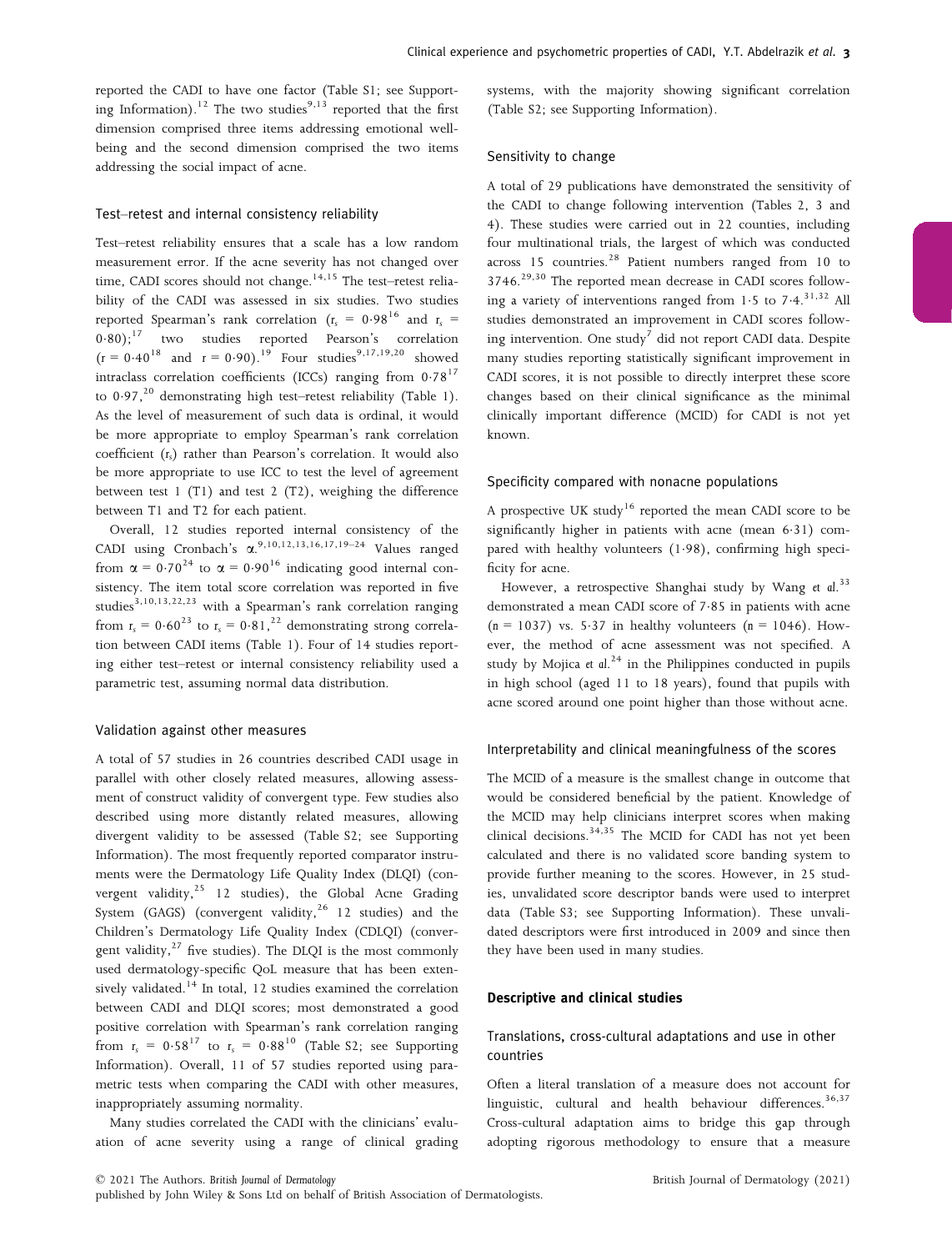Table 1 Test–retest and internal consistency reliability studies

| Reference                                  | Year | Setting                      | Country       | Sample size                            | Test-retest                                                                                                                        | Internal consistency                                                                                                                                                                                                       | Comment                                                                            |
|--------------------------------------------|------|------------------------------|---------------|----------------------------------------|------------------------------------------------------------------------------------------------------------------------------------|----------------------------------------------------------------------------------------------------------------------------------------------------------------------------------------------------------------------------|------------------------------------------------------------------------------------|
| Aghaei et al. <sup>13</sup>                |      | 2006 Hospital<br>outpatients | Iran          | 100                                    | Not conducted                                                                                                                      | Cronbach's alpha:<br>$\alpha = 0.79$<br>Pearson's correlation<br>coefficient $r = 0.68$<br>Spearman's rank<br>correlation<br>coefficient (item<br>total score<br>correlation): $r_s$ range<br>$= 0.62 - 0.73;$<br>P < 0.01 | Good internal<br>consistency                                                       |
| Chandani et al. <sup>21</sup>              |      | 2018 OPD clinic              | India         | 90                                     | Not conducted                                                                                                                      | Cronbach's alpha:<br>$\alpha = 0.70$                                                                                                                                                                                       | Good internal<br>consistency                                                       |
| Dreno et al. <sup>19</sup>                 |      | 2004 Hospital<br>outpatients | France        | $16$ (test-<br>retest)<br>22 (internal | Mean CADI difference<br>between T1 and T2<br>$= 1.1; P = 0.20$<br>consistency)<br>Pearson's correlation<br>coefficient: $r = 0.90$ | Cronbach's alpha:<br>$\alpha = 0.87$                                                                                                                                                                                       | High test–retest<br>reliability and<br>internal consistency                        |
| $ICC = 0.87$<br>Grando et al. <sup>9</sup> |      | 2016 Hospital                | <b>Brazil</b> | 100<br>(internal<br>Good               | consistency)<br>consistency                                                                                                        | $ICC = 0.89$                                                                                                                                                                                                               | Cronbach's alpha:<br>$\alpha = 0.73$                                               |
| 20 (test-retest)                           |      | Mean CADI                    |               | internal                               | difference= Not                                                                                                                    | High test-retest                                                                                                                                                                                                           |                                                                                    |
| Gupta et al. <sup>10</sup>                 |      | 2015 Hospital                | India         | 100                                    | reported; $P = 0.21$<br>Not conducted                                                                                              | reliability<br>Cronbach's alpha:<br>$\alpha = 0.722$<br>Item-total correlation<br>coefficient (item<br>total score<br>correlation): r range<br>$= 0.502 - 0.76$                                                            | Good internal<br>consistency<br>Moderate-to-strong<br>total score<br>correlation   |
| Jankovic et al. <sup>22</sup>              |      | 2012 High school Serbia      |               | 465                                    | Not conducted                                                                                                                      | Cronbach's alpha:<br>$\alpha = 0.79$<br>Item-total correlation<br>coefficient (item<br>total score<br>correlation): r mean<br>$= 0.74$ ; range $=$<br>$0.53 - 0.81$                                                        | Good internal<br>consistency                                                       |
| Krich et al. <sup>20</sup>                 |      | 2014 Hospital<br>clinic      | Morocco       | 120<br>60 (test-<br>retest)            | $ICC = 0.97 (95\% CI)$<br>$0.95 - 0.98$                                                                                            | Cronbach's alpha:<br>$\alpha = 0.75$                                                                                                                                                                                       | Good internal<br>consistency                                                       |
| Kyeong-Han et al. <sup>12</sup>            |      | 2017 Community Korea         |               | 254                                    | Not conducted                                                                                                                      | Cronbach's alpha:<br>$\alpha = 0.83$                                                                                                                                                                                       | Good internal<br>consistency<br>Almost perfect<br>agreement                        |
| Law et al. $17$                            | 2009 | Two high<br>schools          | China         | 85<br>33 (test-                        | Spearman's rank<br>correlation<br>coefficient: $r_s$ =<br>$0.80; P \le 0.01$<br>$ICC = 0.78; P < 0.01$                             | Cronbach's alpha:<br>$\alpha = 0.76$                                                                                                                                                                                       | Good internal<br>consistency and high<br>test-retest reliability                   |
| Motley and Finlay <sup>3</sup>             |      | 1992 Hospital<br>clinic      | UK            | retest)<br>49                          | Not conducted                                                                                                                      | Correlation between<br>individual CADI<br>items: Spearman's<br>rank correlation<br>coefficient                                                                                                                             | All significantly<br>associated with each<br>other except for<br>Questions 1 and 5 |

© 2021 The Authors. British Journal of Dermatology published by John Wiley & Sons Ltd on behalf of British Association of Dermatologists.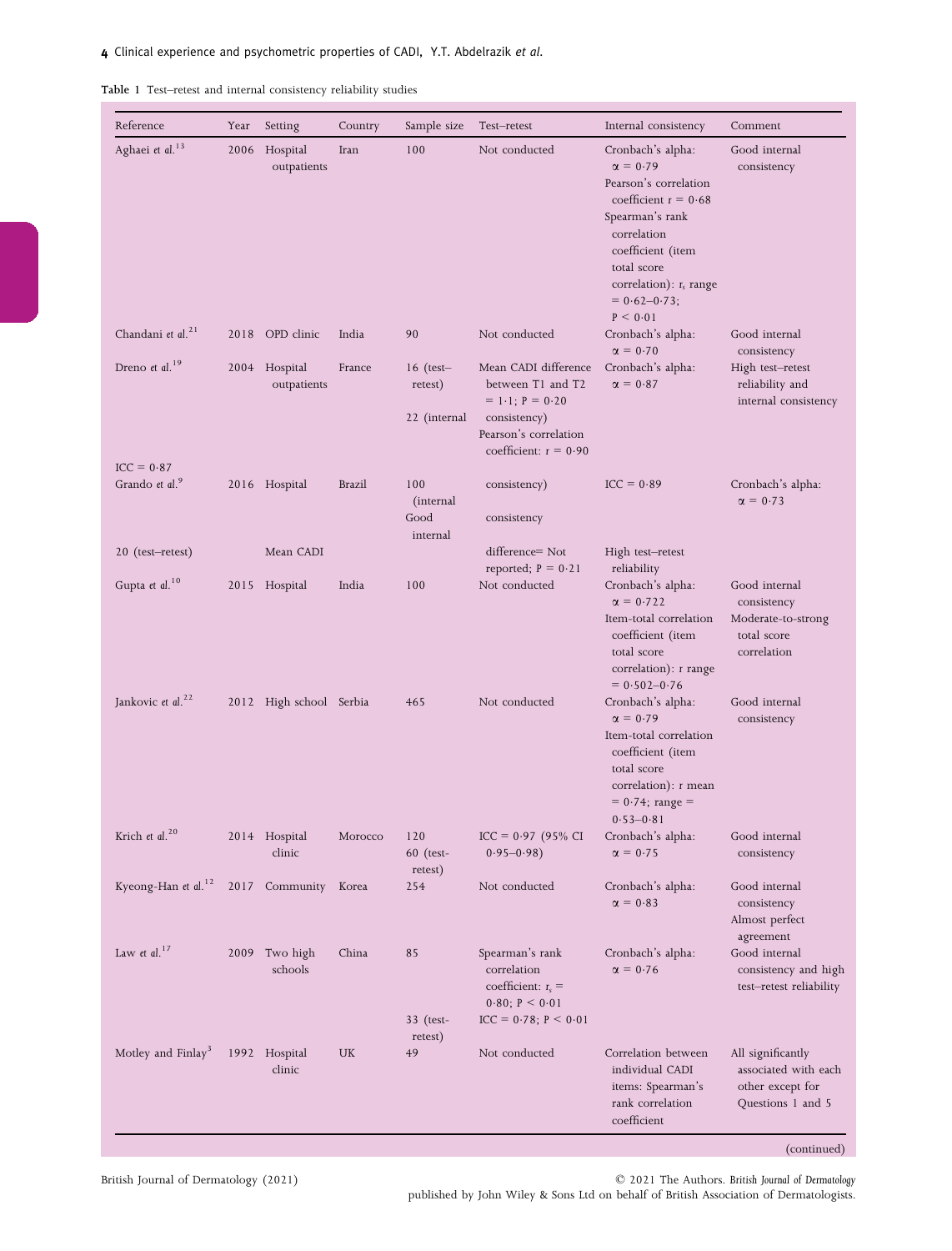| Table 1 (continued) |
|---------------------|
|                     |

| Reference                   | Year | Setting                 | Country              | Sample size | Test-retest                                                                | Internal consistency                                                                                                                                      | Comment                                      |
|-----------------------------|------|-------------------------|----------------------|-------------|----------------------------------------------------------------------------|-----------------------------------------------------------------------------------------------------------------------------------------------------------|----------------------------------------------|
| Perić et al. $^{23}$        | 2013 | School                  | Serbia               | 440         | Not conducted                                                              | Cronbach's alpha:<br>$\alpha = 0.82$<br>Spearman's rank<br>correlation (item<br>total score<br>correlation): $r_s$ range<br>$= 0.60 - 0.79$ ;<br>P < 0.05 | Good internal<br>consistency                 |
| Salek et al. <sup>16</sup>  | 1996 | Hospital<br>outpatients | UK                   | 70          | Spearman rank<br>correlation<br>coefficient: $r_s$ =<br>$0.98; P \le 0.01$ | Cronbach's alpha:<br>$\alpha = 0.90$                                                                                                                      | High test-retest and<br>internal consistency |
| Tan et al. <sup>18</sup>    |      | 2012 Clinic             | France and<br>Quebec | 14          | Pearson's correlation<br>coefficient: $r = 0.40$                           | Not conducted                                                                                                                                             |                                              |
| Mojica et al. <sup>24</sup> | 2017 | Community               | Philippines 400      |             | Not conducted                                                              | Cronbach's alpha:<br>$\alpha = 0.70$                                                                                                                      | Good internal<br>consistency                 |

CADI, Cardiff Acne Disability Index; ICC, intraclass correlation coefficient; OPD, outpatients department. Where reported, 95% confidence intervals (CIs) and P-values have been displayed.

retains its conceptual, experiential and semantic meaning in a different language, culture and country.<sup>36,38</sup> Figure 1 summarizes the internationally recommended translation and crosscultural adaptation process.<sup>38</sup> This includes independent forward and back translation, reconciliation and cognitive debriefing, which involves ensuring face validity.

The CADI has undergone linguistic validation in 25 languages (Table S4; see Supporting Information). Nine studies reported cross-cultural adaptation and subsequent validation in Cantonese, Filipino, French, Hindi, Korean, Moroccan Arabic, Persian, Portuguese and Serbian (Table S5; see Supporting Information). A study that reported cross-cultural adaptation in Ukrainian was otherwise excluded from this review as it was not in English.<sup>39</sup> The CADI has been used in 44 countries (Table S6; see Supporting Information) and in four multinational studies (one phase  $IV<sub>1</sub><sup>30</sup>$  one epidemio- $\log$ ical, $40$  one observational<sup>28</sup> and one randomized therapeutic phase III study)<sup>41</sup> (Supplementary Table 7; see Supporting Information). These took place in 15 countries across six continents.

## Topical drug interventions

The CADI has been used in 13 studies<sup>30,31,41-51</sup> describing pharmacological topical interventions (Table 2). The studies investigated the use of topical nadifloxacin and benzoyl peroxide, clindamycin and benzoyl peroxide, combined retinaldehyde and glycolic acid cream, adapalene and benzoyl peroxide, erythromycin and zinc acetate and several dermocosmetic products. The pretreatment and post-treatment CADI scores were reported in 10 studies.<sup>30,31,42,43,45–47,49–51</sup> One study<sup>48</sup> reported the percentage improvement and two studies gave a descriptive account of QoL improvement.<sup>41,44</sup> All 14 studies depicted improvement in CADI scores following intervention; however statistical significance was not always reported.

## Systemic drug interventions

The CADI has been used in seven studies<sup>3,7,52–56</sup> that involved systemic pharmacological interventions (Table 3). The systemic interventions included the following: isotretinoin, azithromycin, tetracycline, metformin and 'Perfact' face tablets. The CADI scores were reported before and after treatment showing statistically significant improvement in five studies. One study<sup>54</sup> gave a descriptive account of improvement and another study<sup>7</sup> did not report CADI data.

#### Other therapeutic interventions

Three studies<sup>57–59</sup> reported the outcome of nonpharmacological interventions with an educational focus (Table 4). One study compared the use of daily text-message reminders and patient information leaflets alongside the application of benzoyl peroxide, in comparison with standard patient instructions.<sup>57</sup> Another study focused on the outcome of textmessage reminders for adherence to treatment.<sup>58</sup> Both studies reported significant improvement in CADI scores following intervention, with the greatest improvement in the textmessage group. Additionally, one study reported the impact of patient education alongside the use of a mobile application on the enhancement of treatment outcome.<sup>59</sup>

Four studies<sup>60–63</sup> reported using phototherapy in treating acne. Two studies reported CADI scores showing a significant improvement following intervention and two gave descriptive accounts of improvement in CADI score; however, P-values were not always reported. One study<sup>32</sup> describing the use of bone marrow stem cells to treat atrophic acne scars showed a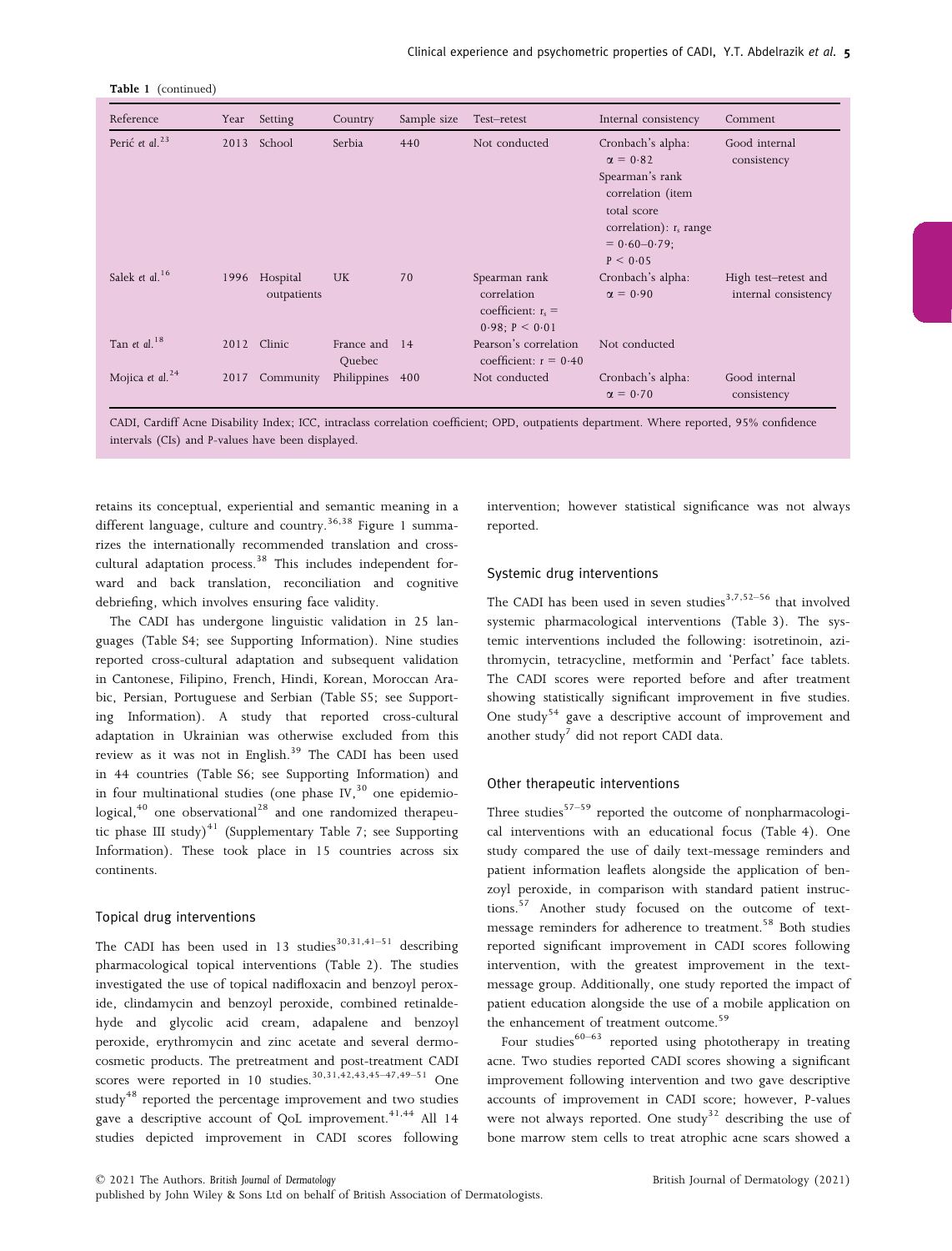| Reference                           | Year     | Sample<br>size | Therapeutic<br>intervention                                                                       | Treatment<br>length       | Mean CADI before Mean CADI after                                                               |                                                                                                                              | Comments                                                                                   |
|-------------------------------------|----------|----------------|---------------------------------------------------------------------------------------------------|---------------------------|------------------------------------------------------------------------------------------------|------------------------------------------------------------------------------------------------------------------------------|--------------------------------------------------------------------------------------------|
| Bettoli et al. <sup>30</sup>        | 2019     | 3746           | Cosmetic emulsion                                                                                 | $2-3$ months<br>treatment | 5.0, SD $\pm$ 3.0<br>$(range = 0 - 15)$                                                        | 2.7, SD $\pm$ 2.4<br>$(range 0-13)$<br>P < 0.01                                                                              | Significant<br>improvement in<br>mean CADI<br>scores                                       |
| Choudhury<br>et al. $42$            | 2011 79  |                | Nadifloxacin<br>Clindamycin                                                                       | 8 weeks                   | 8.21, SD $\pm$ 2.42<br>7.7, SD $\pm$ 2.33                                                      | $4.24$ , SD $\pm$ 2.36<br>5.41, SD $\pm$ 2.67<br>Group difference:<br>$P = 0.35$<br>Change from<br>baseline: $P \leq 0.01$   | Significant<br>improvement in<br>mean CADI<br>scores in favour<br>of nadifloxacin          |
| Dreno et al. $41$                   | 2007 128 |                | Combined $0.1\%$<br>retinaldehyde/ 6%<br>glycolic acid cream                                      | 78 days                   | Retinaldehyde +<br>glycolic acid D0:<br><b>NR</b>                                              | Day 78:<br>retinaldehyde:<br>$3.26$ , SD $\pm$ 3.07;<br>P < 0.01                                                             | Significant<br>improvement in<br>mean CADI<br>scores                                       |
|                                     |          |                |                                                                                                   |                           | Vehicle cream D0:<br><b>NR</b>                                                                 | Day 78: vehicle<br>cream: $3.96$ , SD $\pm$<br>$3.24; P \le 0.01$<br>Group difference: P<br>< 0.01                           |                                                                                            |
| Gollnick et al. <sup>43</sup>       |          | 2015 5131      | Adapalene $0.1\%$ and<br>benzoyl peroxide<br>$2.5\%$ topical gel                                  | 9 months                  | 5.9, SD $\pm$ 3.0                                                                              | 3 months: $3.8$ , SD<br>± 2.7<br>9 months: $2.4$ , SD<br>$\pm$ 2.7, P < 0.01                                                 | Significant<br>improvement in<br>mean CADI<br>scores                                       |
| Gosh and Das <sup>51</sup>          | 2018 37  |                | Group A: nadifloxacin<br>and benzoyl<br>peroxide<br>Group B: adapalene<br>and benzoyl<br>peroxide | 12 weeks                  | Baseline group A:<br>6.64, SD $\pm$ 0.4<br>Baseline Group B:<br>5.76, SD $\pm$ 0.4<br>P < 0.14 | Group A: week<br>$12 = 0.88$ , SD $\pm$<br>$0.1; P \le 0.01$<br>Group B: week<br>$12 = 0.23$ , SD $\pm$<br>$0.1; P \le 0.01$ | Significant<br>improvement in<br>mean CADI<br>scores in favour<br>of Group B               |
| Italian Acne<br>Board <sup>50</sup> | 2011 72  |                | Topical cream<br>containing Efectiose,<br>retinaldehyde and<br>glycolic acid                      | 12 weeks                  | 4.97                                                                                           | 2.38<br>52% decrease                                                                                                         | Significant<br>improvement in<br>mean CADI<br>scores                                       |
| Kyrgidis et al. <sup>44</sup>       | 2019 49  |                | Cosmetic product                                                                                  | $112 \text{ days}$        | NR.                                                                                            | CADI score<br>'improved'<br>P < 0.01                                                                                         | Significant<br>improvement in<br>mean CADI<br>scores                                       |
| Mohammadi<br>et al. $49$            | 2019     | 110            | Niosomal benzoyl<br>peroxide and<br>clindamycin lotion                                            | 12 weeks                  | Cases: $11.89$ , SD<br>± 1.77<br>Controls: 11.38,<br>$SD \pm 1.63$                             | Cases: 8.60, SD $\pm$<br>2.52<br>Controls: 10.06, SD<br>± 2.04<br>P < 0.01                                                   | Niosomal benzoyl<br>peroxide and<br>clindamycin<br>lotion<br>combination<br>more effective |
| Mohammadi<br>et al. $45$            | 2017 70  |                | Group A: niosomal<br>4% erythromycin<br>suspension<br>Group B:<br>erythromycin 4%                 | 12 weeks                  | Group A: $8.5$ , SD<br>± 3.69<br>Group B: $10.5$ , SD<br>$\pm$ 3.08                            | Group A: $3.64$ , SD<br>$\pm$ 2.80; P = 0.02<br>Group B: $2.87$ , SD<br>$\pm$ 1.99; P = 0.04                                 | Significant<br>improvement in<br>mean CADI<br>scores in favour<br>of erythromycin          |
|                                     |          |                | and zinc acetate<br>1.2%                                                                          |                           |                                                                                                |                                                                                                                              | and zinc acetate                                                                           |
| Pantoja-Villa<br>et al. $46$        | 2019 50  |                | Benzoyl peroxide and<br>adapalene                                                                 | NR                        | NR<br>QoL: 40% good,<br>46% regular,<br>$14\%$ poor                                            | NR.<br>QoL: 72% good,<br>24% regular, 4%<br>poor                                                                             | Improvement in<br>CADI scores<br>following<br>treatment                                    |

|  |  | Table 2 Responsiveness of the Cardiff Acne Disability Index (CADI) to topical interventions |  |
|--|--|---------------------------------------------------------------------------------------------|--|
|  |  |                                                                                             |  |

(continued)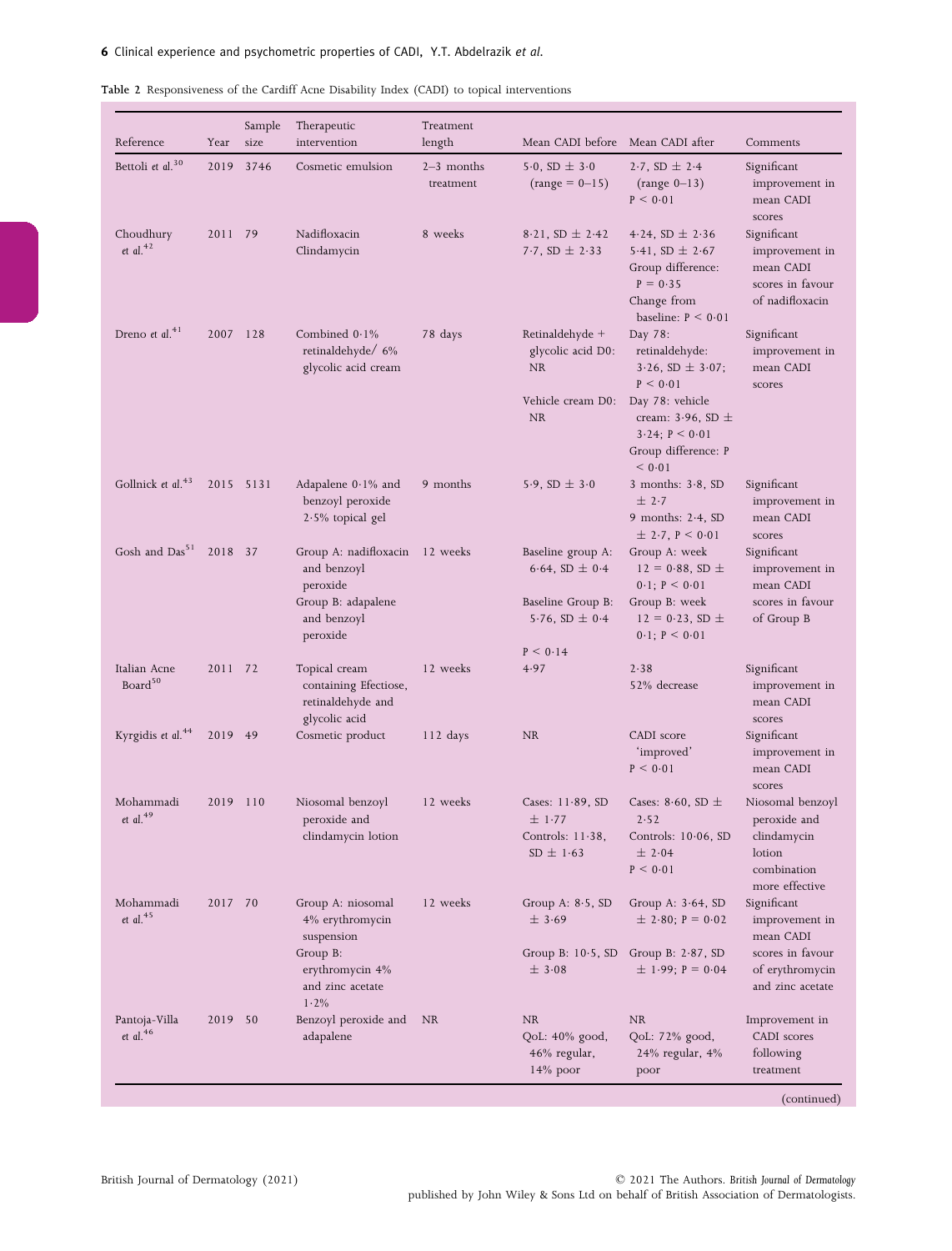| Reference                     | Year     | Sample<br>size | Therapeutic<br>intervention                                                                             | Treatment<br>length | Mean CADI before Mean CADI after    |                                                            | Comments                                                                        |
|-------------------------------|----------|----------------|---------------------------------------------------------------------------------------------------------|---------------------|-------------------------------------|------------------------------------------------------------|---------------------------------------------------------------------------------|
| Poláková et al. <sup>31</sup> | 2015 111 |                | Group A: adapalene<br>$0.1\%$ gel and<br>bakuchiol, Ginkgo<br>biloba extract (BGM)<br>complex           | 2 months            | Group A: $4.9$ , SD<br>± 2.6        | Group A: 2.3, SD $\pm$<br>$2.0$ $(-54\%)$                  | Significant<br>improvement in<br>mean CADI<br>scores                            |
|                               |          |                | Group B: vehicle<br>cream                                                                               |                     | Group B: $4-7$ , SD<br>$\pm$ 2.3    | Group B: $3-2$ , SD $\pm$<br>$2.8$ $(-31.2\%)$<br>P < 0.01 |                                                                                 |
| Tabasum et al. $47$ 2014 48   |          |                | Test group: 'Zimade<br>Mahusa' a Unani<br>antiacne formulation                                          | 6 weeks             | $12.25 \pm 2.45$ ;<br>P < 0.01      | $4.95 \pm 0.94$ ;<br>P < 0.01                              | Statistically<br>significant<br>improvement in                                  |
|                               |          |                | Control group: 5%<br>benzoyl peroxide                                                                   |                     | $12.00 \pm 1.78$ ;<br>$P \leq 0.01$ | $5.80 \pm 3.64$ ;<br>P < 0.01                              | mean CADI<br>scores with no<br>statistical<br>difference<br>between<br>regimens |
| Scherdin et al. <sup>48</sup> | 2004 81  |                | Group 1: Eucerin <sup>®</sup><br>Impure Skin<br>Cleansing Gel (basic<br>treatment)                      | 3 months            | Group 1: NR                         | $\rm NR$                                                   | Group 1: $21.5%$<br>improvement in<br>CADI                                      |
|                               |          |                | Group 2: Eucerin <sup>®</sup><br>Impure Skin<br>cleansing Gel +<br>cream gel                            |                     | Group 2: NR                         | <b>NR</b>                                                  | Group 2: 17.7%<br>improvement in<br>CADI                                        |
|                               |          |                | Group 3: Eucerin®<br>Impure Skin<br>Cleansing Gel +<br>cream $gel + tonic$<br>(full treatment<br>group) |                     | Group $3:4.07$                      | Approximately 2                                            | Group $3: 44.9\%$<br>improvement in<br><b>CADI</b>                              |

| Table 2 (continued) |
|---------------------|
|                     |

NR, not reported; QoL, quality of life. Where reported, 95% confidence intervals and P-values have been displayed.

statistically significant improvement in CADI scores 6 months post-treatment. One study reported a significant reduction in CADI scores following treatment but did not report which therapeutic intervention was used.<sup>18</sup>

## Epidemiological surveys and other uses

A multinational epidemiological study conducted in 2962 patients with mild-to-moderate acne in France, Italy, Portugal and Switzerland reported a mean CADI score of  $5.0 \pm 3.0$ with a range of  $0-15.^{40}$  The CADI has also been used in several studies assessing the impact of acne on QoL in nonclinical settings. Overall, 17 studies<sup>11,17,22,23,64–76</sup> were conducted in schools, with reported mean CADI scores ranging from  $2.91^{17}$ to  $5.8^{65}$  in high schools and a mean of  $1.9^{74}$  in primary school children and  $1.21^{73}$  in preadolescents. Seven studies<sup>71,77–82</sup> were conducted in universities reporting a mean CADI score ranging from  $1.47^{77}$  to  $3.7$ .<sup>82</sup> A study by Chernyshov et al.<sup>83</sup> reported a mean CADI score of 6.91 in hospital and 3.81 in the community for individuals with a confirmed acne diagnosis.

All studies used CADI in patients with acne, except for a report of its use in Birt–Hogg–Dubé syndrome,<sup>84</sup> where the questionnaire was modified by changing the term 'acne' to 'fibrofolliculomas'.

## Wording of Question 2

During the process of reviewing the complete CADI literature it became apparent that the original wording of question two is no longer appropriate in the 2020s. This review publication provides the opportunity to announce a change in the wording of one CADI question. The original wording of Question 2, addressing relationships 'with the opposite sex', does not take different sexual orientations into account. We confirm that the authors of the CADI (R.J.M. and A.Y.F.) have rephrased Question 2 to ensure that the CADI is inclusive and suitable for all patients. The phrase 'relationships with members of the opposite sex' has been changed to 'intimate personal relationships'. Therefore, the revised wording of Question 2 is 'Do you think that having acne during the last month interfered with your daily social life, social events or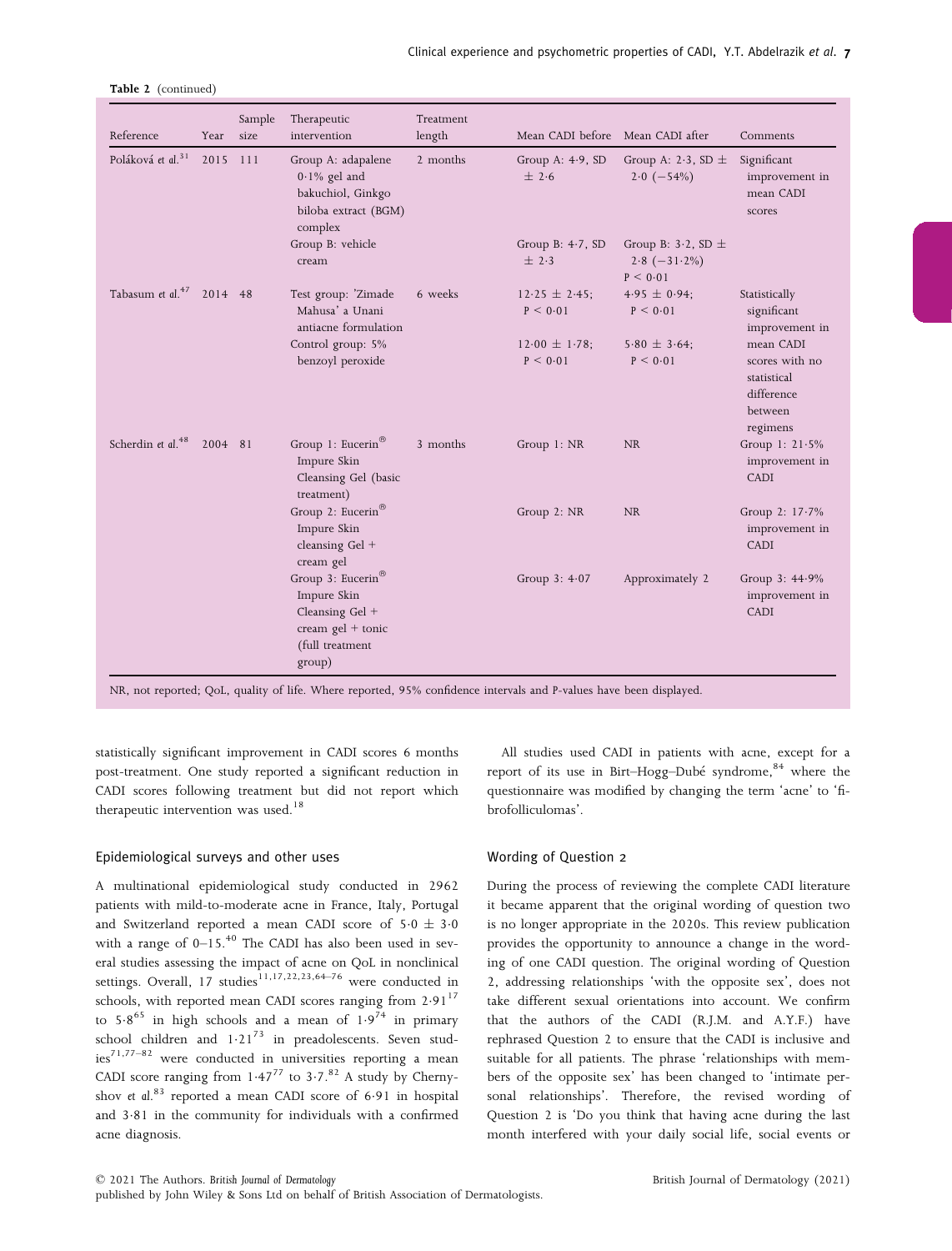| following both interventions<br>CADI significantly improved<br>Isotretinoin more effective<br>with all three treatments<br>CADI scores<br>CADI scores<br>Comments<br>regimens<br>End of treatment: 1.70<br>Mean reduction: 4.82,<br>Group III: $4.78$ , SD $\pm$<br>Group II: 4.82, SD ±<br>Group I: 4.97, SD $\pm$<br>1.39, $SD \pm 1.60$ ;<br>$4.22$ , SD $\pm$ 3.56<br>Mean CADI after<br>0.49; P < 0.05<br>0.24; P < 0.01<br>0.48; P < 0.05<br>$1$ month: $4 \cdot 10$<br>$SD \pm 3.39$<br>$P = 0.45$<br>P < 0.01<br>P < 0.01<br>After: 2<br>After: 3<br>ğ<br>É<br>Group I: 8.45, SD<br>Group 1: 9-1, SD<br>Group 2: 8-8, SD<br>Median CADI: 8<br>Median CADI: 5<br>Group III: 8.56,<br>Group II: 8.45,<br>$9+0.46$<br>SD ± 0.47<br>$+0.48$<br>$P = 0.66$<br>± 2.78<br>$\pm$ 3-13<br>before<br>6.10<br>6.10<br>$\widetilde{\Xi}$<br>É<br>(median 6 months)<br>Treatment length<br>$2-13$ months<br>6 months<br>3 months<br>12 weeks<br>4 weeks<br>É<br>É<br>Group 1: azithromycin 500 mg 3<br>Group 2: azithromycin 500 mg $4$<br>Group III: oral tablets containing<br>days<br>tetracycline + benzoyl peroxide<br>Group 2: tetracycline + benzoyl<br>consecutive days every month<br>Group I: oral tablets (Perfact<br>Group II: dermatological gel<br>consecutive days every 10<br>Therapeutic intervention<br>Group 1: metformin +<br>Group B: placebo<br>Group A: inositol<br>(Perfact gel)<br>Isotretinoin<br>Isotretinoin<br>Isotretinoin<br>Antibiotics<br>peroxide<br>Tablet)<br>size<br>2017 100<br>2011 141<br>2020 26<br>2019 84<br>2019 72<br>1992 20<br>2012 63<br>Year<br>Rehman et al. $^{\rm 54}$<br>Carlomagno $^7$<br>Yadav et al. <sup>56</sup><br>Ergun et al. <sup>52</sup><br>Motley and<br>Metekoglu<br>Pezza and<br>Reference<br>Robinson<br>Finlay <sup>3</sup><br>et al. $55$<br>et $d.$ <sup>53</sup> |  | Sample |                    | CADI<br>Mean |                                             |
|--------------------------------------------------------------------------------------------------------------------------------------------------------------------------------------------------------------------------------------------------------------------------------------------------------------------------------------------------------------------------------------------------------------------------------------------------------------------------------------------------------------------------------------------------------------------------------------------------------------------------------------------------------------------------------------------------------------------------------------------------------------------------------------------------------------------------------------------------------------------------------------------------------------------------------------------------------------------------------------------------------------------------------------------------------------------------------------------------------------------------------------------------------------------------------------------------------------------------------------------------------------------------------------------------------------------------------------------------------------------------------------------------------------------------------------------------------------------------------------------------------------------------------------------------------------------------------------------------------------------------------------------------------------------------------------------------------------------------------------------------------------------------------------------------------------------------------------|--|--------|--------------------|--------------|---------------------------------------------|
|                                                                                                                                                                                                                                                                                                                                                                                                                                                                                                                                                                                                                                                                                                                                                                                                                                                                                                                                                                                                                                                                                                                                                                                                                                                                                                                                                                                                                                                                                                                                                                                                                                                                                                                                                                                                                                      |  |        |                    |              |                                             |
|                                                                                                                                                                                                                                                                                                                                                                                                                                                                                                                                                                                                                                                                                                                                                                                                                                                                                                                                                                                                                                                                                                                                                                                                                                                                                                                                                                                                                                                                                                                                                                                                                                                                                                                                                                                                                                      |  |        |                    |              | Significant improvement in mean             |
|                                                                                                                                                                                                                                                                                                                                                                                                                                                                                                                                                                                                                                                                                                                                                                                                                                                                                                                                                                                                                                                                                                                                                                                                                                                                                                                                                                                                                                                                                                                                                                                                                                                                                                                                                                                                                                      |  |        |                    |              |                                             |
|                                                                                                                                                                                                                                                                                                                                                                                                                                                                                                                                                                                                                                                                                                                                                                                                                                                                                                                                                                                                                                                                                                                                                                                                                                                                                                                                                                                                                                                                                                                                                                                                                                                                                                                                                                                                                                      |  |        |                    |              |                                             |
|                                                                                                                                                                                                                                                                                                                                                                                                                                                                                                                                                                                                                                                                                                                                                                                                                                                                                                                                                                                                                                                                                                                                                                                                                                                                                                                                                                                                                                                                                                                                                                                                                                                                                                                                                                                                                                      |  |        |                    |              | Significant improvement in mean             |
|                                                                                                                                                                                                                                                                                                                                                                                                                                                                                                                                                                                                                                                                                                                                                                                                                                                                                                                                                                                                                                                                                                                                                                                                                                                                                                                                                                                                                                                                                                                                                                                                                                                                                                                                                                                                                                      |  |        |                    |              |                                             |
|                                                                                                                                                                                                                                                                                                                                                                                                                                                                                                                                                                                                                                                                                                                                                                                                                                                                                                                                                                                                                                                                                                                                                                                                                                                                                                                                                                                                                                                                                                                                                                                                                                                                                                                                                                                                                                      |  |        |                    |              |                                             |
|                                                                                                                                                                                                                                                                                                                                                                                                                                                                                                                                                                                                                                                                                                                                                                                                                                                                                                                                                                                                                                                                                                                                                                                                                                                                                                                                                                                                                                                                                                                                                                                                                                                                                                                                                                                                                                      |  |        |                    |              | in reducing mean CADI score                 |
|                                                                                                                                                                                                                                                                                                                                                                                                                                                                                                                                                                                                                                                                                                                                                                                                                                                                                                                                                                                                                                                                                                                                                                                                                                                                                                                                                                                                                                                                                                                                                                                                                                                                                                                                                                                                                                      |  |        |                    |              |                                             |
|                                                                                                                                                                                                                                                                                                                                                                                                                                                                                                                                                                                                                                                                                                                                                                                                                                                                                                                                                                                                                                                                                                                                                                                                                                                                                                                                                                                                                                                                                                                                                                                                                                                                                                                                                                                                                                      |  |        |                    |              |                                             |
|                                                                                                                                                                                                                                                                                                                                                                                                                                                                                                                                                                                                                                                                                                                                                                                                                                                                                                                                                                                                                                                                                                                                                                                                                                                                                                                                                                                                                                                                                                                                                                                                                                                                                                                                                                                                                                      |  |        |                    |              | Reported statistically significant          |
|                                                                                                                                                                                                                                                                                                                                                                                                                                                                                                                                                                                                                                                                                                                                                                                                                                                                                                                                                                                                                                                                                                                                                                                                                                                                                                                                                                                                                                                                                                                                                                                                                                                                                                                                                                                                                                      |  |        |                    |              | improvement in CADI overall                 |
|                                                                                                                                                                                                                                                                                                                                                                                                                                                                                                                                                                                                                                                                                                                                                                                                                                                                                                                                                                                                                                                                                                                                                                                                                                                                                                                                                                                                                                                                                                                                                                                                                                                                                                                                                                                                                                      |  |        |                    |              | No statistical significance between         |
|                                                                                                                                                                                                                                                                                                                                                                                                                                                                                                                                                                                                                                                                                                                                                                                                                                                                                                                                                                                                                                                                                                                                                                                                                                                                                                                                                                                                                                                                                                                                                                                                                                                                                                                                                                                                                                      |  |        |                    |              |                                             |
|                                                                                                                                                                                                                                                                                                                                                                                                                                                                                                                                                                                                                                                                                                                                                                                                                                                                                                                                                                                                                                                                                                                                                                                                                                                                                                                                                                                                                                                                                                                                                                                                                                                                                                                                                                                                                                      |  |        |                    |              | Significant reduction in CADI from baseline |
|                                                                                                                                                                                                                                                                                                                                                                                                                                                                                                                                                                                                                                                                                                                                                                                                                                                                                                                                                                                                                                                                                                                                                                                                                                                                                                                                                                                                                                                                                                                                                                                                                                                                                                                                                                                                                                      |  |        |                    |              |                                             |
|                                                                                                                                                                                                                                                                                                                                                                                                                                                                                                                                                                                                                                                                                                                                                                                                                                                                                                                                                                                                                                                                                                                                                                                                                                                                                                                                                                                                                                                                                                                                                                                                                                                                                                                                                                                                                                      |  |        |                    |              |                                             |
|                                                                                                                                                                                                                                                                                                                                                                                                                                                                                                                                                                                                                                                                                                                                                                                                                                                                                                                                                                                                                                                                                                                                                                                                                                                                                                                                                                                                                                                                                                                                                                                                                                                                                                                                                                                                                                      |  |        |                    |              |                                             |
|                                                                                                                                                                                                                                                                                                                                                                                                                                                                                                                                                                                                                                                                                                                                                                                                                                                                                                                                                                                                                                                                                                                                                                                                                                                                                                                                                                                                                                                                                                                                                                                                                                                                                                                                                                                                                                      |  |        |                    |              |                                             |
|                                                                                                                                                                                                                                                                                                                                                                                                                                                                                                                                                                                                                                                                                                                                                                                                                                                                                                                                                                                                                                                                                                                                                                                                                                                                                                                                                                                                                                                                                                                                                                                                                                                                                                                                                                                                                                      |  |        |                    |              |                                             |
|                                                                                                                                                                                                                                                                                                                                                                                                                                                                                                                                                                                                                                                                                                                                                                                                                                                                                                                                                                                                                                                                                                                                                                                                                                                                                                                                                                                                                                                                                                                                                                                                                                                                                                                                                                                                                                      |  |        |                    |              |                                             |
|                                                                                                                                                                                                                                                                                                                                                                                                                                                                                                                                                                                                                                                                                                                                                                                                                                                                                                                                                                                                                                                                                                                                                                                                                                                                                                                                                                                                                                                                                                                                                                                                                                                                                                                                                                                                                                      |  |        |                    |              |                                             |
|                                                                                                                                                                                                                                                                                                                                                                                                                                                                                                                                                                                                                                                                                                                                                                                                                                                                                                                                                                                                                                                                                                                                                                                                                                                                                                                                                                                                                                                                                                                                                                                                                                                                                                                                                                                                                                      |  |        |                    |              |                                             |
|                                                                                                                                                                                                                                                                                                                                                                                                                                                                                                                                                                                                                                                                                                                                                                                                                                                                                                                                                                                                                                                                                                                                                                                                                                                                                                                                                                                                                                                                                                                                                                                                                                                                                                                                                                                                                                      |  |        |                    |              |                                             |
|                                                                                                                                                                                                                                                                                                                                                                                                                                                                                                                                                                                                                                                                                                                                                                                                                                                                                                                                                                                                                                                                                                                                                                                                                                                                                                                                                                                                                                                                                                                                                                                                                                                                                                                                                                                                                                      |  |        | dermatological gel |              |                                             |

Table 3 Responsiveness of the Cardiff Acne Disability Index (CADI) to systemic interventions Table 3 Responsiveness of the Cardiff Acne Disability Index (CADI) to systemic interventions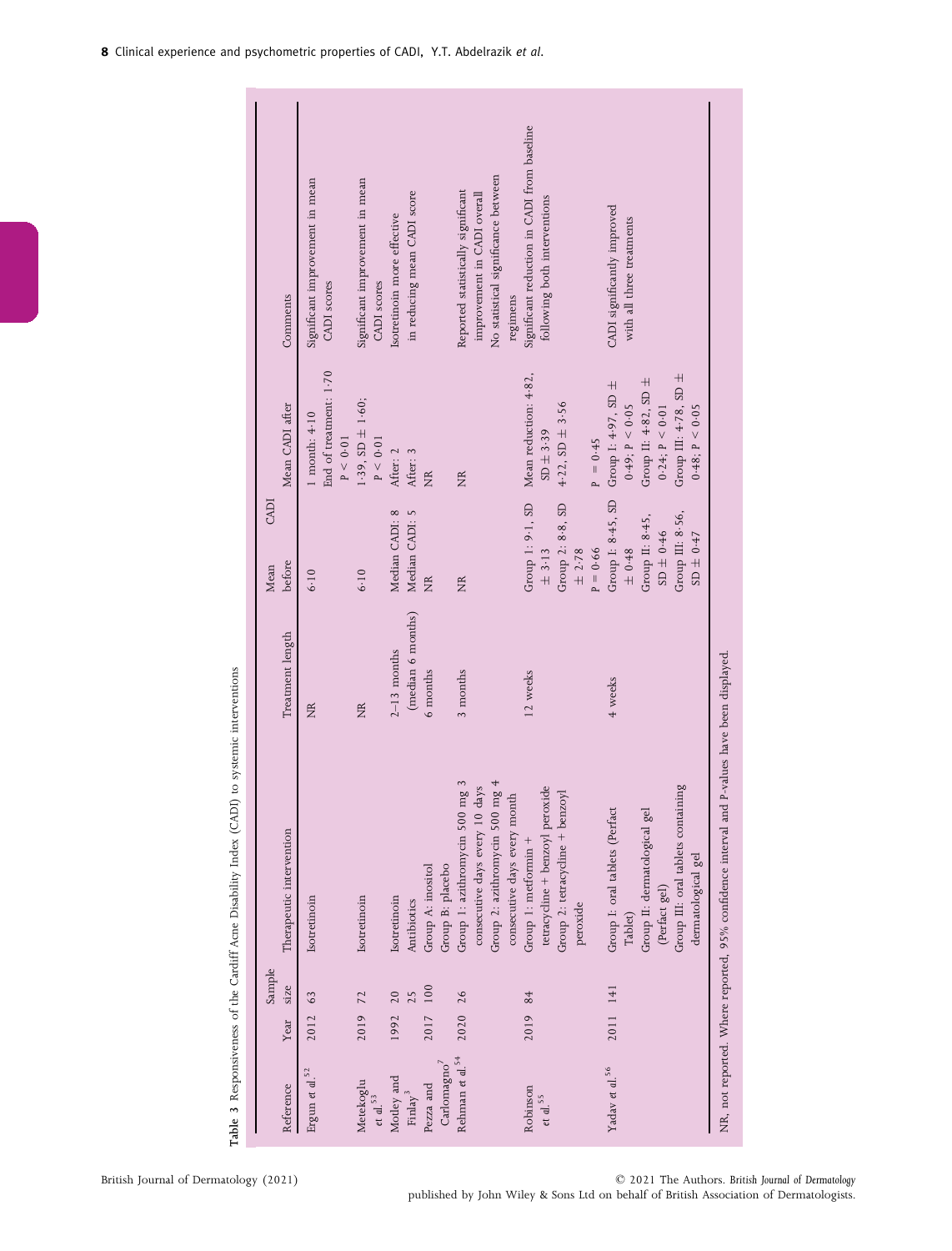| Reference                                           | Year         | Sample<br>size        | Therapeutic intervention                                                                                                                                                                                  | Treatment<br>length | Mean CADI before                                                                | Mean CADI after                                                                                                                     | Comments                                                                                                                                                            |
|-----------------------------------------------------|--------------|-----------------------|-----------------------------------------------------------------------------------------------------------------------------------------------------------------------------------------------------------|---------------------|---------------------------------------------------------------------------------|-------------------------------------------------------------------------------------------------------------------------------------|---------------------------------------------------------------------------------------------------------------------------------------------------------------------|
| Antoniou et al. <sup>60</sup>                       | 2016         | 89                    | chromophores + skin cleanser and<br>Group A: LED and photoconverter<br>Group B: skin cleanser and<br>noncomedogenic cream<br>noncomedogenic cream                                                         | 6 weeks             | É                                                                               | $\circ$<br>improvement between weeks<br>Group B: CADI score increase<br>Group A: 40% CADI score<br>between weeks 6 and 12<br>and 12 | more effective at improving<br>Chromophore-assisted blue<br>light phototherapy was<br>CADI scores                                                                   |
| Barakat et al. $\rm ^{61}$                          | 2017         | 24                    | IPL treatment                                                                                                                                                                                             | 6 weeks             | $11.21 \pm 1.56$<br>P < 0.01                                                    | 3 months after treatment: 5-25,<br>2 weeks after treatment: 5.04,<br>$SD + 2.42$<br>$SD$ $\pm$ 2.22                                 | Significant improvement in<br>mean CADI scores                                                                                                                      |
| Donnarumma<br>et al. $57$                           |              | 2019 126              | Group 1: trained on the gel application<br>%/benzoyl<br>Group 2: leaflet + daily SMS<br>by an explicative leaflet<br>Topical adapalene 0-3<br>peroxide 2.5%                                               | 12 weeks            | Group 1: 8 (IQR = $7-11$ )<br>Group 2: 8 (IQR = $6-11$ )<br>Median CADI scores: | Change: $-2$ (range $-4-0$ )<br>Group 2: 5 (IQR = $2-7$ )<br>Group 1: 5 (IQR = $4-9$ )<br>Median CADI scores:                       | training is most effective at<br>alongside gel application<br>Use of leaflet and SMS<br>improving QoL                                                               |
|                                                     |              |                       | Group 3: standard instructions                                                                                                                                                                            |                     | Group 3: 9 (IQR = $6-12$ )                                                      | Change: $-3$ (range $-6$ to $-1$ )<br>Change: $-2$ (IQR = $-3-0$ )<br>Group 3: 6 (IQR = $4-9$ )<br>$P = 0.03$                       |                                                                                                                                                                     |
| Fabbrocini et al. <sup>58</sup>                     | 2014         | 160                   | SMS reminders<br>for treatment adherence<br>Nonpharmacological:                                                                                                                                           | 12 weeks            | SMS group = 8.6, $SD \pm 1.3$<br>Control group = 7.8, SD $\pm$<br>1.2           | Control: 5.1, $SD \pm 0.8$ : $P < 0.01$<br>SMS group: $2.0$ , SD $\pm 0.8$ ;<br>P < 0.01                                            | improvement in SMS group<br>Greater mean CADI score                                                                                                                 |
| Ianosi et al. $\rm ^{62}$                           | 2013 123     |                       | 1gth 500-1200 nm<br>Group V: IPL with dual wavelength 400<br>1200 nm, no<br>Group A: IPL wavelen<br>$-700$ nm and 870–<br>and vacuum<br>vacuum                                                            | 5 weeks             | É                                                                               | Ž                                                                                                                                   | Group A more satisfied with<br>Groups A and V significantly<br>treatment compared with<br>more satisfied compared<br>with Group 0 (control);<br>Group V; $P = 0.00$ |
| Ibrahim et al. $^{32}$<br>Liu $\it{et}$ al. $^{59}$ | 2015<br>2020 | $\overline{14}$<br>30 | mobile application<br>Group 0 (control): topical treatment<br>Single session of autologous bone<br>marrow stem cell therapy<br>Patient education and                                                      | 6 months<br>4 weeks | 7.45, $SD \pm 3.21$<br>12, $SD \pm 3.1$                                         | 4.6, SD $\pm$ 2.9; P < 0.01<br>4.15, SD $\pm$ 2.39                                                                                  | Significant improvement in<br>Significant improvement in<br>mean CADI scores<br>P < 0.01                                                                            |
| Moftah et al. 63                                    | 2016         | 35                    | of back vs. IPL alone on the other half<br>hydrogel followed by IPL on one half<br>Topical liposomal methylene blue                                                                                       | 3 weeks             | $11.28 \pm 3.07$                                                                | 1 month: 5.88 $\pm$ 2.84; P < 0.01<br>3 months: $6.42 \pm 3.66$ ;<br>P < 0.01<br>$P < 0.01$                                         | Significant improvement in<br>mean CADI scores<br>mean CADI scores                                                                                                  |
| Tan $\it{et}$ al. $^{18}$                           | 2012         | $\overline{19}$       | É                                                                                                                                                                                                         | $60 - 90$ days      | É                                                                               | Mean CADI score reduction =<br>$1.9; P = 0.01$                                                                                      | Significant improvement in<br>mean CADI scores                                                                                                                      |
| have been displayed                                 |              |                       | IPL, intense pulsed light; IQR, interquartile range; LED, light-emitting diode; NR, not reported; QoL, quality of life; SMS, short message service. Where reported, 95% confidence intervals and P-values |                     |                                                                                 |                                                                                                                                     |                                                                                                                                                                     |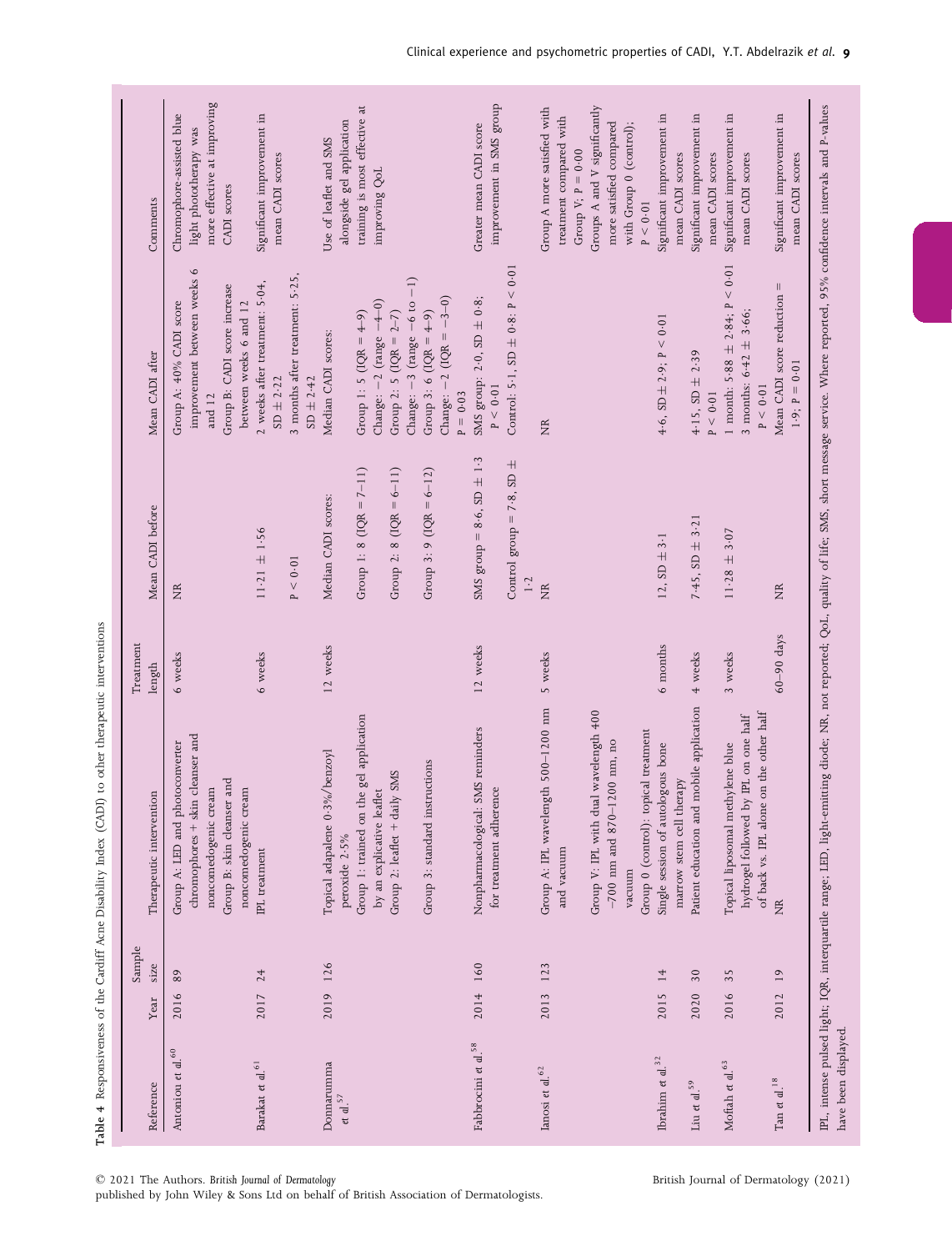

Figure 1 Recommended translation and cultural adaptation process.<sup>38</sup>

intimate personal relationships?' However, this change requires confirmation by a content validity study.

## **Discussion**

Understanding the impact of disease allows a more holistic and patient-centred approach to healthcare. The concept of measuring the effect of skin disease on a patient's QoL is becoming increasingly accepted and integrated within routine clinical practice and research.<sup>85,86</sup>

This review has demonstrated the extensive use of the CADI, described as the easiest QoL scale to use in routine dermatology practice.<sup>87</sup> Additionally, a recent systematic review identified the CADI to be among the top five most commonly used instruments for measuring the impacts of acne.<sup>88</sup> However, frequency of use is not a guide to the quality of a measure. Several studies reported choosing the CADI because of its short completion time of around 1 min in English $4$  and 1.5 minutes in Filipino.<sup>24</sup> However, the practicalities of a measure must be balanced against its validity. We have collated the psychometric properties of the CADI, demonstrating aspects of its reliability and validity. It is responsive to change and can discriminate between treatments of different effectiveness (Tables 2–4). Although acne severity does not always correlate with QoL impairment, $3$  the majority of studies reported a correlation between CADI and clinicians' acne grading, as an objective measure. Four studies reported the CADI to be bidimensional with the exception of a study by Kyeong-Han et al. that reported unidimensionality.<sup>12</sup> This may be due to the researchers examining the Korean translated version of the CADI in addition to the different study population. Furthermore, no studies performed confirmatory factor analysis.

There are a variety of QoL questionnaires used in acne. These include generic measures, such as the 36-Item Short Form Survey or EQ-5D and dermatology-specific measures, such as DLQI, CDLQI, Skindex or Teenagers' Quality of Life (T-QoL), a questionnaire designed for teenagers with any skin disease.<sup>89</sup> In addition to the CADI, there are other acnespecific QoL measures, including Assessment of the Psychological and Social Effects of Acne (APSEA), Acne-specific Quality of life questionnaire (Acne-QoL), Acne-Q4, Acne Quality of Life Scale (AQOL), Acne Quality of Life Index (Acne-QOLI) and Acne Symptom and Impact Scale (ASIS).<sup>90</sup> The validation of these measures has been summarized.<sup>90</sup>

Despite the extensive validation of the CADI, certain psychometric properties require further investigation. The use of arbitrary unvalidated score bands by investigators highlights the need for developing validated score meaning bands. The anchor-based approach $91$  might be the most suitable for the CADI as it is a short, simple questionnaire.<sup>92</sup> There is also no MCID reported for the CADI, and users of the CADI should be aware of this when interpreting score change in order to inform routine clinical decision making and when carrying out research.<sup>93</sup>

Several studies have attempted to correlate CADI data with a range of demographic items such as sex, education level and socioeconomic class. Correlation results were varied and inconclusive overall. The majority of participants in these studies were female. This may be due to the clinic-based setting of most studies, and the possibility that women may be more likely to seek treatment for their acne than men. Although the CADI was designed for use in adolescents and young adults with acne, this review identified that the CADI has also been used in older age groups, both in routine practice and for therapeutic research.

There are 25 validated translations of the CADI; however, the majority of translations, although created using a standard process of forward and backward translations, have not undergone full cross-cultural adaptation. Ideally this should be conducted for all translations.<sup>36,38</sup> Several authors chose the CADI because there was a validated version in their language. The use of trained translators and pretesting on bilingual lay people is recommended by guidelines to ensure optimal comprehension,<sup>36</sup> and this was mostly adhered to. Studies often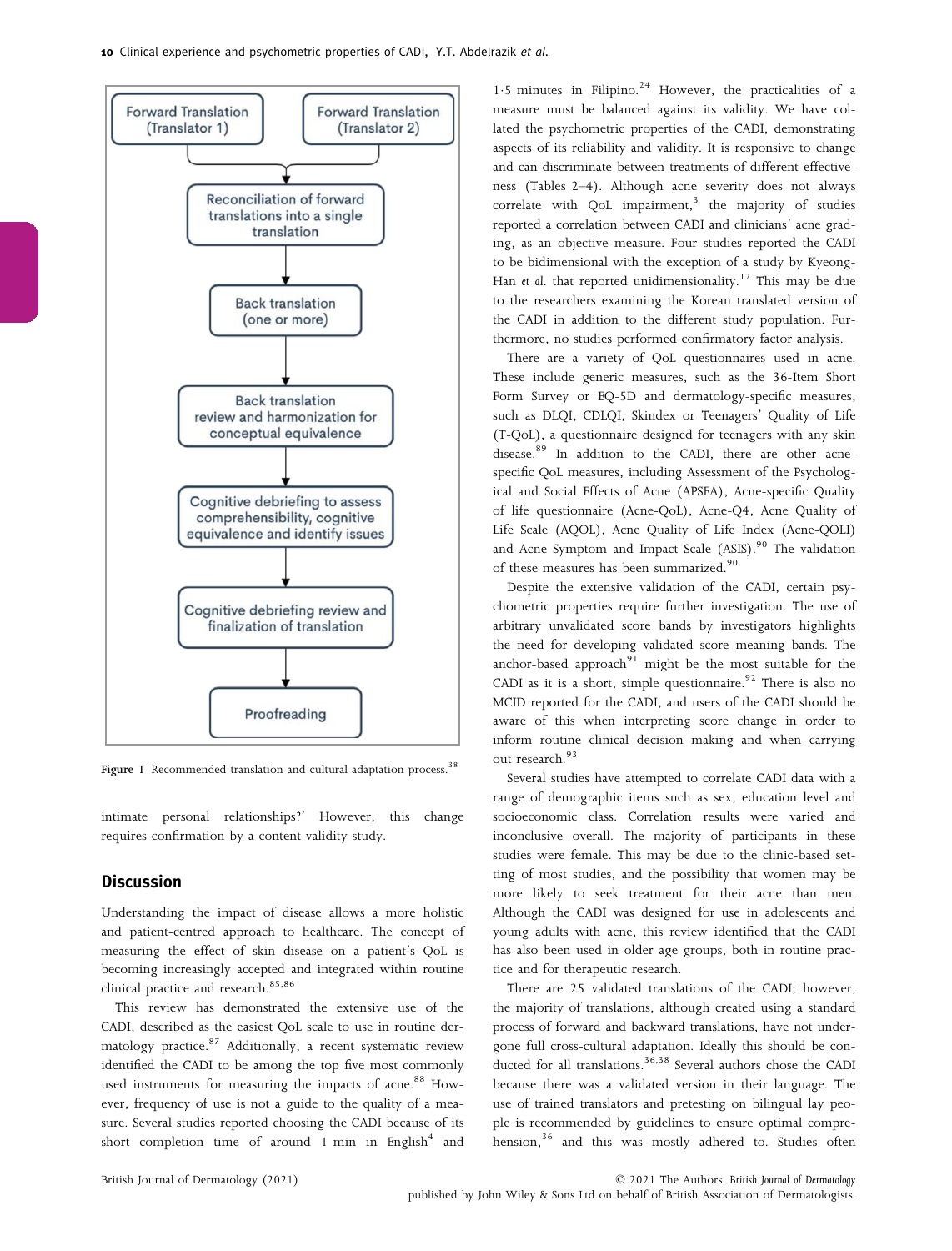compared CADI scores between different cultures; however, as for all QoL measures, despite cross-cultural adaptation, similar CADI scores in different countries should not be assumed to be directly comparable as perceptions of health and QoL are culturally influenced.<sup>37</sup>

Patients should ideally complete QoL questionnaires alone, as having the clinician present may influence responses. However, in one study, the CADI was read aloud to patients who were illiterate<sup>17</sup> and in another study, the CADI questionnaire was administered over the phone. $94$  As virtual appointments become integrated into outpatient dermatology care, it may become routine practice for QoL questionnaires to be completed via apps or over the phone. The use of the DLQI on an app has been validated against the paper version.<sup>95</sup> providing encouragement that other QoL questionnaires delivered in this way may also be valid; however, this remains to be established for the CADI. For future research, it would be prudent to develop an electronic version of the CADI and test it for psychometric equivalency to that of the paper version.

The European Academy of Dermatology and Venereology Quality of Life Task Force has published recommendations for the use of QoL measures generally, and specifically in acne.<sup>90</sup> Inconsistencies within QoL reporting have been previously identified.<sup>96</sup> This has also occurred in the reporting of CADI data; inappropriate unvalidated score banding has been introduced and frequently used. Baseline and end-of-treatment data values were sometimes missing and P-values not always reported. SDs and confidence intervals were frequently omitted. The CADI is an ordinal scale, but parametric tests were sometimes applied, inappropriately assuming normality. In a few reports it was not clear which statistical test was used. Two studies used an incorrect score range<sup>52,53</sup> and another reported data outside the possible range. $21$  We have previously highlighted this lack of quality assurance in the use and reporting of QoL studies $97-100$  and recommend the implementation of formal guidelines and tighter requirements for publishing QoL data.<sup>96</sup>

The main limitation of this review is that only Englishlanguage reports were included; however, several studies using the CADI in other languages were identified. We were not able to obtain the articles describing three studies that used the CADI. Articles frequently had inadequate QoL reporting, which affected the ability to interpret data. Although extensive searching was conducted to identify all articles, it is possible that some may have been missed.

# Conclusions

We have presented the extensive use and psychometric properties of the CADI, to act as a reference for potential users. The CADI is a short, practical and effective measure to assess acne-related QoL impairment. Question 2 of the CADI has been rephrased to ensure that it is an appropriate measure for all patients. Further investigation with regards to score meaning banding and the MCID is needed to assist the interpretation of CADI scores. Finally, validation of CADI delivery by app or over the phone should be carried out.

## References

- 1 Heng AHS, Chew FT. Systematic review of the epidemiology of acne vulgaris. Sci Rep 2020; 10:5754.
- 2 Motley RJ, Finlay AY. How much disability is caused by acne? Clin Exp Dermatol 1989; 14:194–8.
- 3 Motley RJ, Finlay AY. Practical use of a disability index in the routine management of acne. Clin Exp Dermatol 1992; 17:1–3.
- 4 Cardiff University Department of Dermatology and Wound Healing. The Cardiff Acne Disability Index (CADI). Available at: [https://www.cardiff.ac.uk/medicine/resources/quality-of-life](https://www.cardiff.ac.uk/medicine/resources/quality-of-life-questionnaires/cardiff-acne-disability-index)[questionnaires/cardiff-acne-disability-index](https://www.cardiff.ac.uk/medicine/resources/quality-of-life-questionnaires/cardiff-acne-disability-index) (last accessed 21 September 2020).
- 5 de Lucas R, Moreno-Arias G, Perez-Lopez M et al. Adherence to drug treatments and adjuvant barrier repair therapies are key factors for clinical improvement in mild to moderate acne: the ACTUO observational prospective multicenter cohort trial in 643 patients. BMC Dermatol 2015; 15:17.
- 6 Misery L, Wolkenstein P, Amici J et al. Consequences of acne on stress, fatigue, sleep disorders and sexual activity: a populationbased study. Acta Derm Venereol 2015; 95:485–8.
- 7 Pezza M, Carlomagno V. Inositol in women suffering from acne and PCOS: a randomized study. Glob Dermatol 2017; 4:1–4.
- 8 Hattie J. Methodology review: assessing unidimensionality of tests and ltenls. Appl Psych Meas 1985; 9:139–64.
- 9 Grando LR, Horn R, Cunha VT, Cestari TF. Translation, cultural adaptation and validation for Brazilian Portuguese of the Cardiff Acne Disability Index instrument. An Bras Dermatol 2016; 91:180– 6.
- 10 Gupta A, Sharma YK, Dash K, Verma S. Cultural adaptation of the Cardiff Acne Disability Index to a Hindi speaking population: a pilot study. Indian J Dermatol 2015; 60:419.
- 11 Jankovic S, Vukicevic J, Djordjevic S et al. The Cardiff Acne Disability Index (CADI): linguistic and cultural validation in Serbian. Qual Life Res 2013; 22:161–6.
- 12 Kyeong-Han K, Sang-Chul L, Young-Bae P, Young-Jae P. Cardiff acne disability index: cross-cultural translation in Korean and its relationship with clinical acne severity, pathological patterns, and general quality of life. J Tradit Chin Med 2017; <sup>37</sup>:702–9.
- 13 Aghaei S, Mazharinia N, Jafari P, Abbasfard Z. The Persian version of the Cardiff Acne Disability Index. Reliability and validity study. Saudi Med J 2006; 27:80–2.
- 14 Basra MK, Fenech R, Gatt RM, Finlay AY. The Dermatology Life Quality Index 1994–2007: a comprehensive review of validation data and clinical results. Br J Dermatol 2008; 159:997–1035.
- 15 Doward LC, Meads DM, Thorsen H. Requirements for quality of life instruments in clinical research. Value Health 2004; 7 (Suppl. 1):S13–16.
- 16 Salek MS, Khan GK, Finlay AY. Questionnaire techniques in assessing acne handicap: reliability and validity study. Qual Life Res 1996; 5:131–8.
- 17 Law MP, Chuh AA, Lee A. Validation of a Chinese version of the Cardiff Acne Disability Index. Hong Kong Med J 2009; 15:12–7.
- 18 Tan J, O'Toole A, Zhang X et al. Cultural and linguistic validation of acne-QoL in French. J Eur Acad Dermatol Venereol 2012; 26:1310– 4.
- 19 Dreno B, Finlay AY, Nocera T et al. The Cardiff Acne Disability Index: cultural and linguistic validation in French. Dermatology 2004; 208:104–8.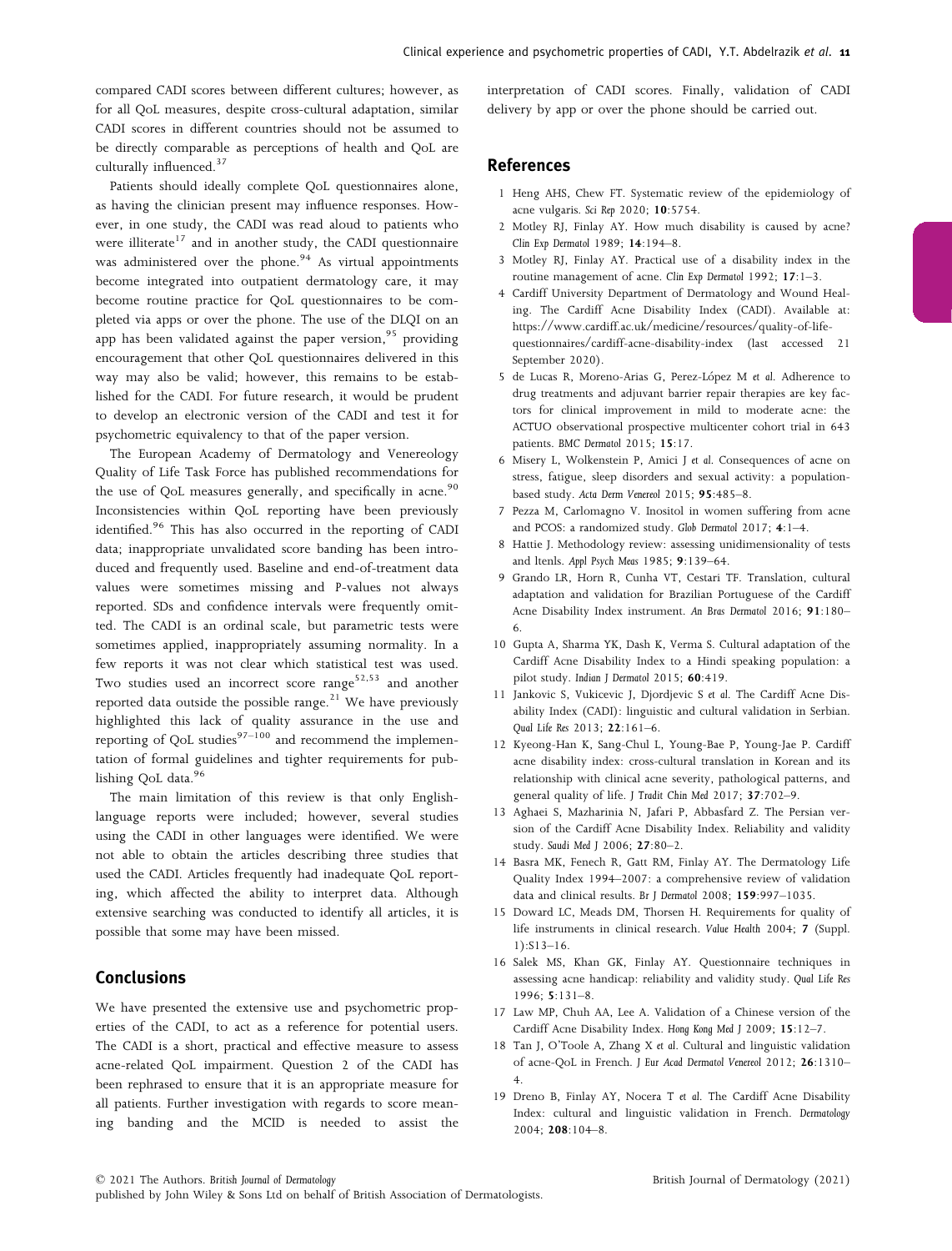- 20 Krich S, Meziane M, El Fakir S et al. Validation of The Cardiff Acne Disability Index questionnaire in patients with acne in Morocco. Int J Clin Derm Res 2014; 2:9–13.
- 21 Chandani KU, Raval RC, Rana DA, Malhotra SD. Study of drug use pattern & analysis of quality of life in patients of acne attending the dermatology OPD In a tertiary care hospital: study of drug use pattern & analysis of quality of life in patients of acne attending the dermatology OPD. Nat J Int Res Med 2018; 9:108– 16.
- 22 Jankovic S, Vukicevic J, Djordjevic S et al. Quality of life among schoolchildren with acne: results of a cross-sectional study. Indian J Dermatol Venereol Leprol 2012; 78:454–8.
- 23 Peric J, Maksimovic N, Jankovic J et al. Prevalence and quality of life in high school pupils with acne in Serbia. Vojnosanit Pregl 2013; 70:935–9.
- 24 Mojica WP, Lanconio LLDL, Dofitas BL, Genuino RF. Validation of a Filipino Version of the Cardiff Acne Disability Index. Acta Medica Philippina 2017; 51:105–10.
- 25 Finlay AY, Khan GK. Dermatology Life Quality Index (DLQI)–a simple practical measure for routine clinical use. Clin Exp Dermatol 1994; 19:210–6.
- 26 Doshi A, Zaheer A, Stiller MJ. A comparison of current acne grading systems and proposal of a novel system. Int J Dermatol 1997; 36:416–8.
- 27 Lewis-Jones MS, Finlay AY. The Children's Dermatology Life Quality Index (CDLQI): initial validation and practical use. Br J Dermatol 1995; 132:942–9.
- 28 Dréno B, Thiboutot D, Layton AM et al. Large-scale international study enhances understanding of an emerging acne population: adult females. J Eur Acad Dermatol Venereol 2015; 29:1096–106.
- 29 Knight JM. Combined 400–600nm and 800–1200nm intense pulsed phototherapy of facial acne vulgaris. J Drugs Dermatol 2019; 18:1116–22.
- 30 Bettoli V, Coutanceau C, Georgescu V. A real-life, international, observational study demonstrating the efficacy of a cosmetic emulsion in the supportive care of mild-to-moderate facial acne. Clin Cosmet Investig Dermatol 2019; 12:759–69.
- 31 Polakova K, Fauger A, Sayag M, Jourdan E. A dermocosmetic containing bakuchiol, Ginkgo biloba extract and mannitol improves the efficacy of adapalene in patients with acne vulgaris: result from a controlled randomized trial. Clin Cosmet Investig Dermatol 2015; 8:187–91.
- 32 Ibrahim ZA, Eltatawy RA, Ghaly NR et al. Autologus bone marrow stem cells in atrophic acne scars: a pilot study. J Dermatolog Treat 2015; 26:260–5.
- 33 Wang P, Wang H, Ding H et al. Risk factors, psychological impacts and current treatments of acne in Shanghai area of China. J Dermatolog Treat 2016; 27:146–7.
- 34 Jaeschke R, Singer J, Guyatt GH. Measurement of health status. Ascertaining the minimal clinically important difference. Control Clin Trials 1989; 10:407–15.
- 35 Norman GR, Sloan JA, Wyrwich KW. Interpretation of changes in health-related quality of life: the remarkable universality of half a standard deviation. Med Care 2003; 41:582–92.
- 36 Guillemin F, Bombardier C, Beaton D. Cross-cultural adaptation of health-related quality of life measures: literature review and proposed guidelines. J Clin Epidemiol 1993; 46:1417–32.
- 37 Kleinman A, Eisenberg L, Good B. Culture, illness, and care: clinical lessons from anthropologic and cross-cultural research. Ann Intern Med 1978; 88:251–8.
- 38 Wild D, Grove A, Martin M et al. Principles of good practice for the translation and cultural adaptation process for patientreported outcomes (PRO) measures: report of the ISPOR task

force for translation and cultural adaptation. Value in Health 2005;  $8:94-104.$ 

- 39 Chernyshov PV. [Creation and validation of the Ukrainian version of the Cardiff Acne Disability Index]. Lik Sprava 2012; 5:139–<sup>43</sup> (in Ukranian).
- 40 Dréno B, Jean-Decoster C, Georgescu V. Profile of patients with mild-to-moderate acne in Europe: a survey. Eur J Dermatol 2016;  $26:177 - 84.$
- 41 Dreno B, Katsambas A, Pelfini C et al. Combined 0.1% retinaldehyde/ 6% glycolic acid cream in prophylaxis and treatment of acne scarring. Dermatology 2007; 214:260-7.
- 42 Choudhury S, Chatterjee S, Sarkar DK, Dutta RN. Efficacy and safety of topical nadifloxacin and benzoyl peroxide versus clindamycin and benzoyl peroxide in acne vulgaris: a randomized controlled trial. Indian J Pharmacol 2011; 43:628-31.
- 43 Gollnick HPM, Friedrich M, Peschen M et al. Effect of adapalene 0.1%/benzoyl peroxide 2.5% topical gel on quality of life and treatment adherence during long-term application in patients with predominantly moderate acne with or without concomitant medication – additional results from the non-interventional cohort study ELANG. J Eur Acad Dermatol Venereol 2015; 29:23–9.
- 44 Kyrgidis A, Becker M, Zampeli V et al. Multimodal clinical imaging assessment of the outcome in mild-to-moderate acne: a prospective study. Dermatology 2019; 235:471–7.
- 45 Mohammadi S, Farajzadeh S, Pardakhti A et al. A survey to compare the efficacy of niosomal erythromycin alone versus combination of erythromycin and zinc acetate in the treatment of acne vulgaris. J Kermin Uni Med Sci 2017; 24:420–30.
- 46 Pantoja-Villa F, Medina-Castillo E, Avilés-Sánchez E. Depression and quality of life in patients with acne at the beginning and at the end of the treatment. Dermatol Rev Mex 2019; 63:123–43.
- 47 Tabasum HA, Tanzeel A, Anjum F, Rehman H. The effect of Unani antiacne formulation (Zimade Muhasa) on acne vulgaris: a single-blind, randomized, controlled clinical trial. J Pakistan Assoc Dermatol 2014; <sup>24</sup>:319–26.
- 48 Scherdin U, Presto S, Rippke F et al. In vivo assessment of the efficacy of an innovative face care system in subjects with mild acne vulgaris. Int J Cosmet Sci 2004; 26:221-9.
- 49 Mohammadi S, Pardakhty A, Khalili M et al. Niosomal benzoyl peroxide and clindamycin lotion versus niosomal clindamycin lotion in treatment of acne vulgaris: a randomized clinical trial. Adv Pharm Bull 2019; 9:578–83.
- 50 Italian Acne Board. Efectiose: result from an Italian Acne Board (IAB) clinical trial. Eur J Acne Rel Dis 2011; 2:38–9.
- 51 Ghosh A, Das K. Efficacy and safety of nadifloxacin and benzoyl peroxide versus adapalene and benzoyl peroxide in acne vulgaris: a randomized open-label phase IV clinical trial. J Pharmacol Pharmacother 2018; 9:27–31.
- 52 Ergun T, Seckin D, Ozaydin N et al. Isotretinoin has no negative effect on attention, executive function and mood. J Eur Acad Dermatol Venereol 2012; 26:431–9.
- 53 Metekoglu S, Oral E, Ucar C, Akalin M. Does isotretinoin cause depression and anxiety in acne patients? Dermatol Ther 2019; 32: e12795.
- 54 Rehman N, Ch'ng CC, Sundram TKM, et al. Efficacy and safety of azithromycin in moderate acne vulgaris. Malays J Med Health Sci 2020; 16:69–74.
- 55 Robinson S, Kwan Z, Tang MM. Metformin as an adjunct therapy for the treatment of moderate to severe acne vulgaris: a randomized open-labeled study. Dermatol Ther 2019; 32:e12953.
- 56 Yadav N, Singh A, Chatterjee A, Belemkar S. Evaluation of efficacy and safety of Perfact face gel and Perfact face tablets in management of acne. J Clin Exp Dermatol Res 2011; 2:118.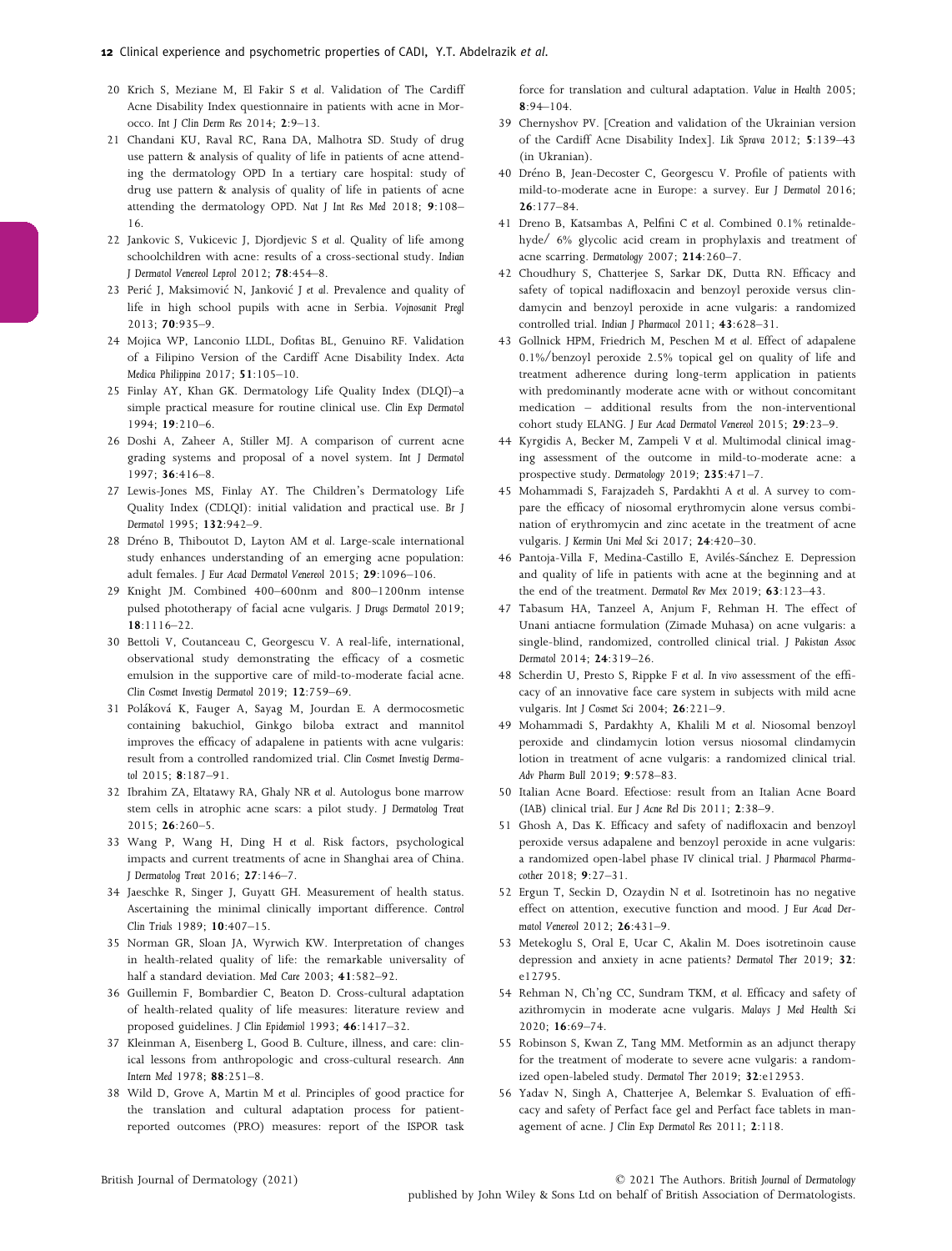- 57 Donnarumma M, Fattore D, Greco V et al. How to increase adherence and compliance in acne treatment? A combined strategy of SMS and visual instruction leaflet. Dermatology 2019; 235:463–70.
- 58 Fabbrocini G, Izzo R, Donnarumma M et al. Acne smart club: an educational program for patients with acne. Dermatology 2014; 229:136–40.
- 59 Liu YS, Lu NH, Shieh PC, Sun CK. Combination of a selfregulation module and mobile application to enhance treatment outcome for patients with acne. Medicina (Kaunas) 2020; 56:276.
- 60 Antoniou C, Dessinioti C, Sotiriadis D et al. A multicenter, randomized, split-face clinical trial evaluating the efficacy and safety of chromophore gel-assisted blue light phototherapy for the treatment of acne. Int J Dermatol 2016; 55:1321–8.
- 61 Barakat MT, Moftah NH, El Khayyat MAM, Abdelhakim ZA. Significant reduction of inflammation and sebaceous glands size in acne vulgaris lesions after intense pulsed light treatment. Dermatol Ther 2017; 30:e12418.
- 62 Ianosi S, Neagoe D, Calbureanu M, Ianosi G. Investigator-blind, placebo-controlled, randomized comparative study on combined vacuum and intense pulsed light versus intense pulsed light devices in both comedonal and papulopustular acne. J Cosmet Laser Ther 2013; 15:248–54.
- 63 Moftah NH, Ibrahim SM, Wahba NH. Intense pulsed light versus photodynamic therapy using liposomal methylene blue gel for the treatment of truncal acne vulgaris: a comparative randomized split body study. Arch Dermatol Res 2016; 308:263–8.
- 64 Bajawi S, Salih S, Mahfouz MS et al. Acne vulgaris awareness and impact on quality of life and psychological status of adolescent school children in Jazan, Saudi Arabia. IJSBAR 2016; 25:374–84.
- 65 El-Khateeb EA, Khafagy NH, Abd Elaziz KM, Shedid AM. Acne vulgaris: prevalence, beliefs, patients' attitudes, severity and impact on quality of life in Egypt. Public Health 2014; 128:576–8.
- 66 Desai KP, Martyn-Simmons C, Viner R, Segal T. Help-seeking behaviours, opportunistic treatment and psychological implications of adolescent acne: cross-sectional studies in schools and hospital outpatient departments in the UK. BMJ Open 2017; 7:e016964.
- 67 El-Hamd MA, Nada EEA, Moustafa MA et al. Prevalence of acne vulgaris and its impact of the quality of life among secondary school-aged adolescents in Sohag Province, Upper Egypt. J Cosmet Dermatol 2017; 16:370–3.
- 68 Jankovic S, Vukicevic J, Djordjevic S et al. The Children's Dermatology Life Quality Index (CDLQI): linguistic and cultural validation in Serbian. J Cutan Med Surg 2013; 17:316–20.
- 69 Noorbala MT, Mozaffary B, Noorbala M. Prevalence of acne and its impact on the quality of life in high school-aged adolescents in Yazd, Iran. J Pakistan Assoc Dermatol 2013; 23:168–72.
- 70 Ogedegbe EE, Henshaw EB. Severity and impact of acne vulgaris on the quality of life of adolescents in Nigeria. Clin, Cosmet Investig Dermatol 2014; 7:329–34.
- 71 Pochynok T, Chernyshov IP, Asayevich N et al. Quality of life of school and university students with acne. Acta Dermatovenerol Croat 2018; 26:139–45.
- 72 Savo I, Jorgaqi E, Vasili E et al. Treatment-seeking behavior, knowledge and beliefs about acne vulgaris among adolescents: a cross-sectional study in high school students in Tirana, Albania. Dermatol Ther 2020; 33:e13500.
- 73 Someshwar S, Ahire P, Pawar R, Mohanty N. Assessment of the impact of acne vulgaris on the quality of life of pre-adolescents in Navi-Mumbai. New India J Pediatr 2019; 2:46–69.
- 74 Walker N, Lewis-Jones MS. Quality of life and acne in Scottish adolescent schoolchildren: use of the Children's Dermatology Life Quality Index (CDLQI) and the Cardiff Acne Disability Index (CADI). J Eur Acad Dermatol Venereol 2006; 20:45–50.
- 75 Hanisah A, Omar K, Shah SA. Prevalence of acne and its impact on the quality of life in school-aged adolescents in Malaysia. J Prim Health Care 2009; 1:20–5.
- 76 Alfalogy E, Hariri NH, Yamani IT et al. Epidemiology of acne vulgaris: prevalence, severity and its impact among school teenagers in Makkah, Saudi Arabia. Egypt Family Med J 2018; <sup>2</sup>:1–12.
- 77 Akinboro AO, Ezejiofor OI, Olanrewaju FO et al. The impact of acne and facial post-inflammatory hyperpigmentation on quality of life and self-esteem of newly admitted Nigerian undergraduates. Clin Cosmet Investig Dermatol 2018; 11:245–52.
- 78 Assiri SA, Alqahtani MA, Alsehri OM et al. Psychosocial effect of acne among female students in Saudi Arabia. Ind Am J Pharm Sci 2019; 6:2277–82.
- 79 Law MP, Chuh AA, Lee A, Molinari N. Acne prevalence and beyond: acne disability and its predictive factors among Chinese late adolescents in Hong Kong. Clin Exp Dermatol 2010; 35:16-21.
- 80 Leelavathi M, Tan H, Puah J et al. Acne disability, self management and help- seeking behaviour among medical students. Med & Health 2015; 10:109.
- 81 Padmavathy K, Kumar JP, Malik AS et al. Evaluation of acne severity and its impact on young adults. J Med Health Sci 2014; 3:141– 4.
- 82 Singh IP, Singh R, Shanker V, Aujla SS. Quality of life of university students with acne. J Med Sci Clin Res 2018; 6:617–23.
- 83 Chernyshov PV, Petrenko A, Kopylova V. What health-related quality of life factors influence the decision of patients with acne to visit a dermatologist? J Clin Aesthet Dermatol 2018; 11:21–5.
- 84 Kluger N, Letois F, Picot MC et al. How much disability is caused by fibrofolliculomas during Birt-Hogg-Dubé syndrome? J Eur Acad Dermatol Venereol 2011; 25:940–4.
- 85 Chernyshov PV. The evolution of quality of life assessment and use in dermatology. Dermatology 2019; 235:167-74.
- 86 Finlay AY, Salek MS, Abeni D et al. Why quality of life measurement is important in dermatology clinical practice. J Eur Acad Dermatol Venereol 2017; 31:424–31.
- 87 Dréno B. Assessing quality of life in patients with acne vulgaris. Am J Clin Dermatol 2006; 7:99–106.
- 88 Smith H, Layton AM, Thiboutot D et al. Identifying the impacts of acne and the use of questionnaires to detect these impacts: a systematic literature review. Am J Clin Dermatol 2021; 22:159–71.
- 89 Basra MKA, Salek MS, Fenech D, Finlay AY. Conceptualization, development and validation of T-QoL© (Teenagers' Quality of Life): a patient-focused measure to assess quality of life of adolescents with skin diseases. Br J Dermatol 2018; 178:161–75.
- 90 Chernyshov PV, Zouboulis CC, Tomas-Aragones L et al. Quality of life measurement in acne. Position paper of the European Academy of Dermatology and Venereology Task Forces on Quality of Life and Patient Oriented Outcomes and Acne, Rosacea and Hidradenitis Suppurativa. J Eur Acad Dermatol Venereol 2018; 32:194–208.
- 91 Lydick E, Epstein RS. Interpretation of quality of life changes. Qual Life Res 1993; 2:221–6.
- 92 Hongbo Y, Thomas CL, Harrison MA et al. Translating the science of quality of life into practice: what do dermatology life quality index scores mean? J Invest Dermatol 2005; 125:659–64.
- 93 Revicki D, Hays RD, Cella D, Sloan J. Recommended methods for determining responsiveness and minimally important differences for patient-reported outcomes. J Clin Epidemiol 2008; 61:102–9.
- 94 Pawin H, Chivot M, Beylot C et al. Living with acne. Dermatology 2007; 215:308–14.
- 95 Ali FM, Johns N, Finlay AY et al. Comparison of the paper-based and electronic versions of the Dermatology Life Quality Index: evidence of equivalence. Br J Dermatol 2017; 177:1306–15.